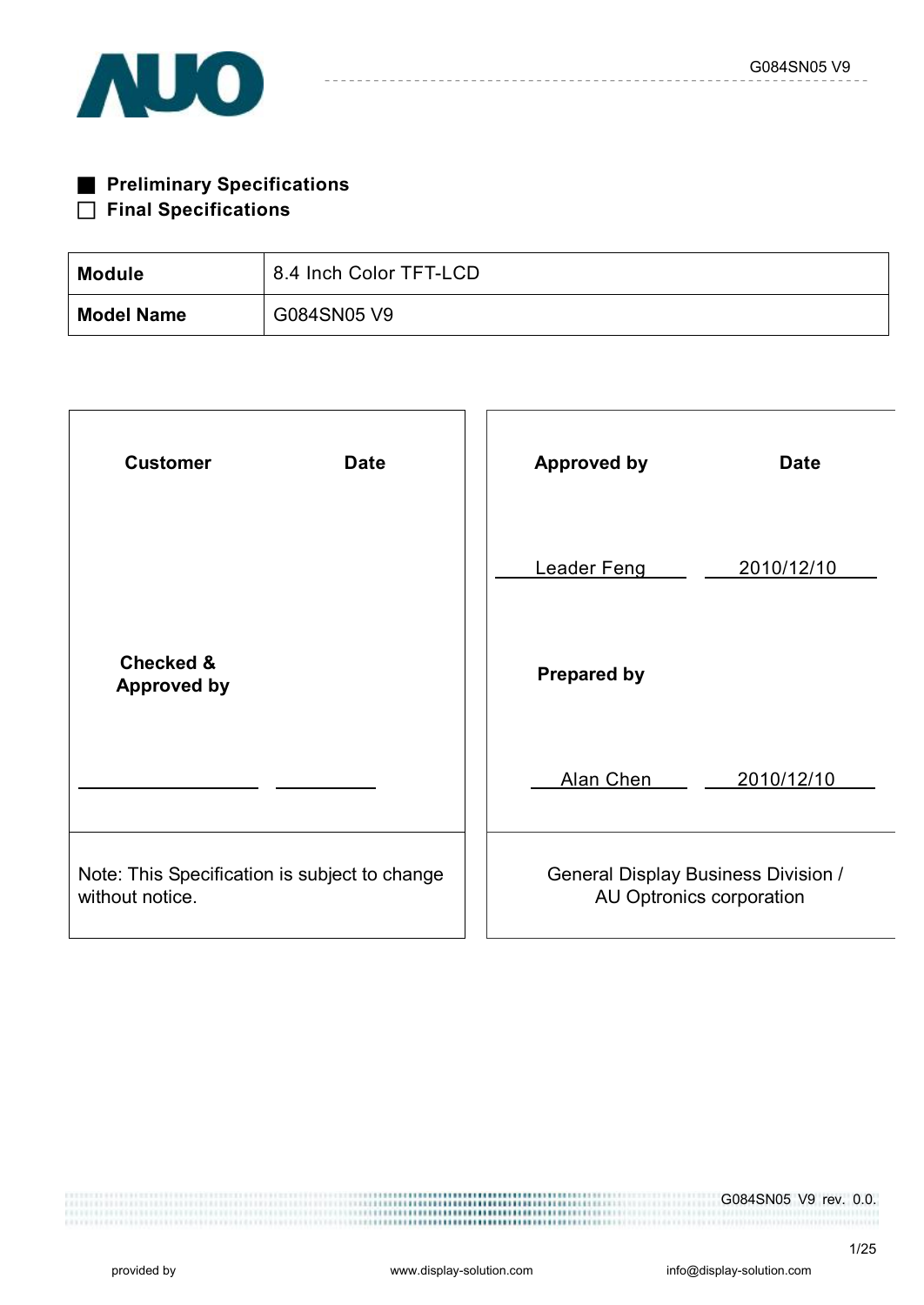

# **Contents**

 $2/25$ 

................... ....................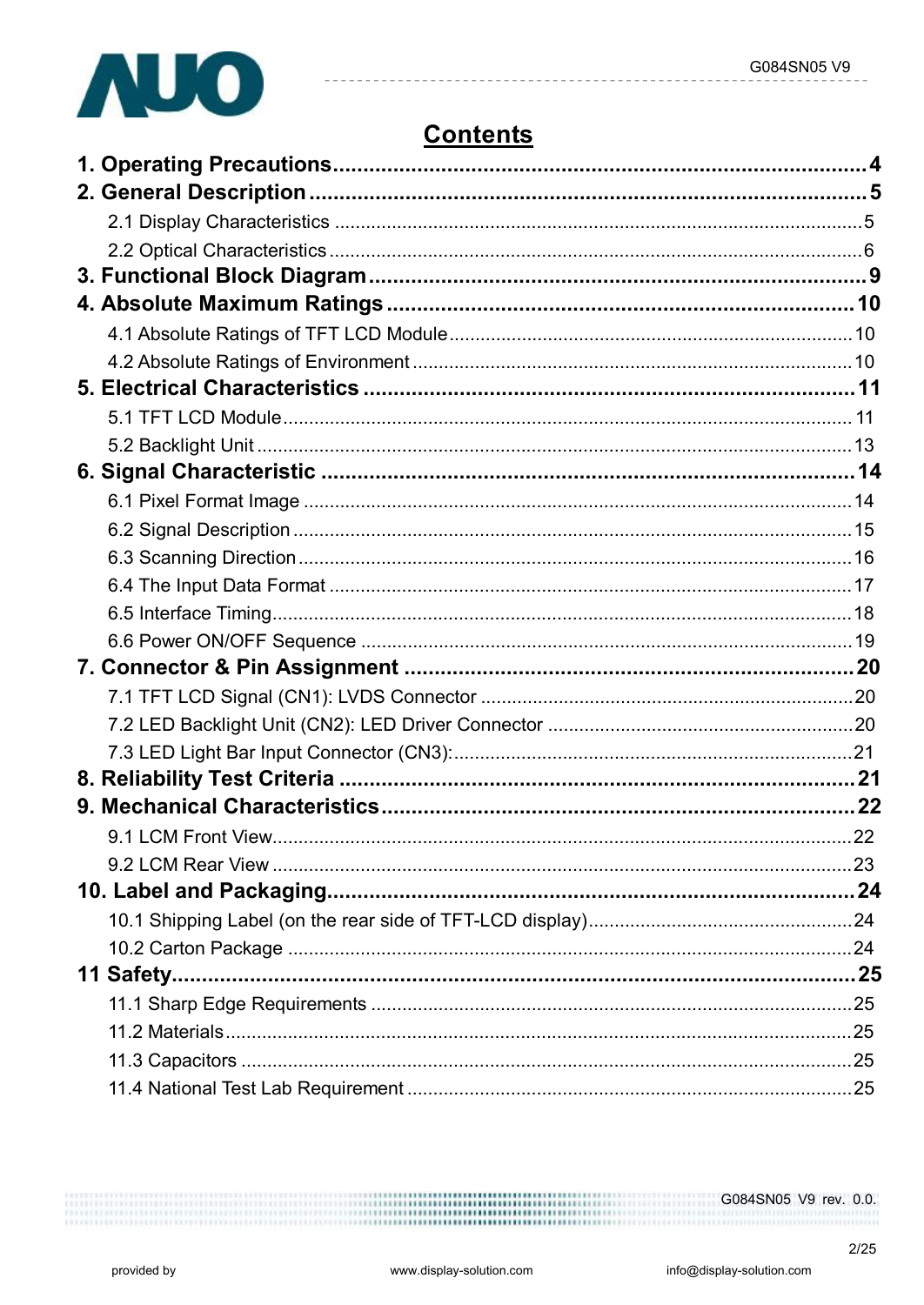

| <b>Version and Date</b><br>Page |  | Old description | <b>New Description</b> |
|---------------------------------|--|-----------------|------------------------|
|                                 |  |                 |                        |

 $- - - - -$ 

G084SN05 V9 rev. 0.0. ,,,,,,,,,,,,,,,,,,, ,,,,,,,,,,,,,,,,,,,,,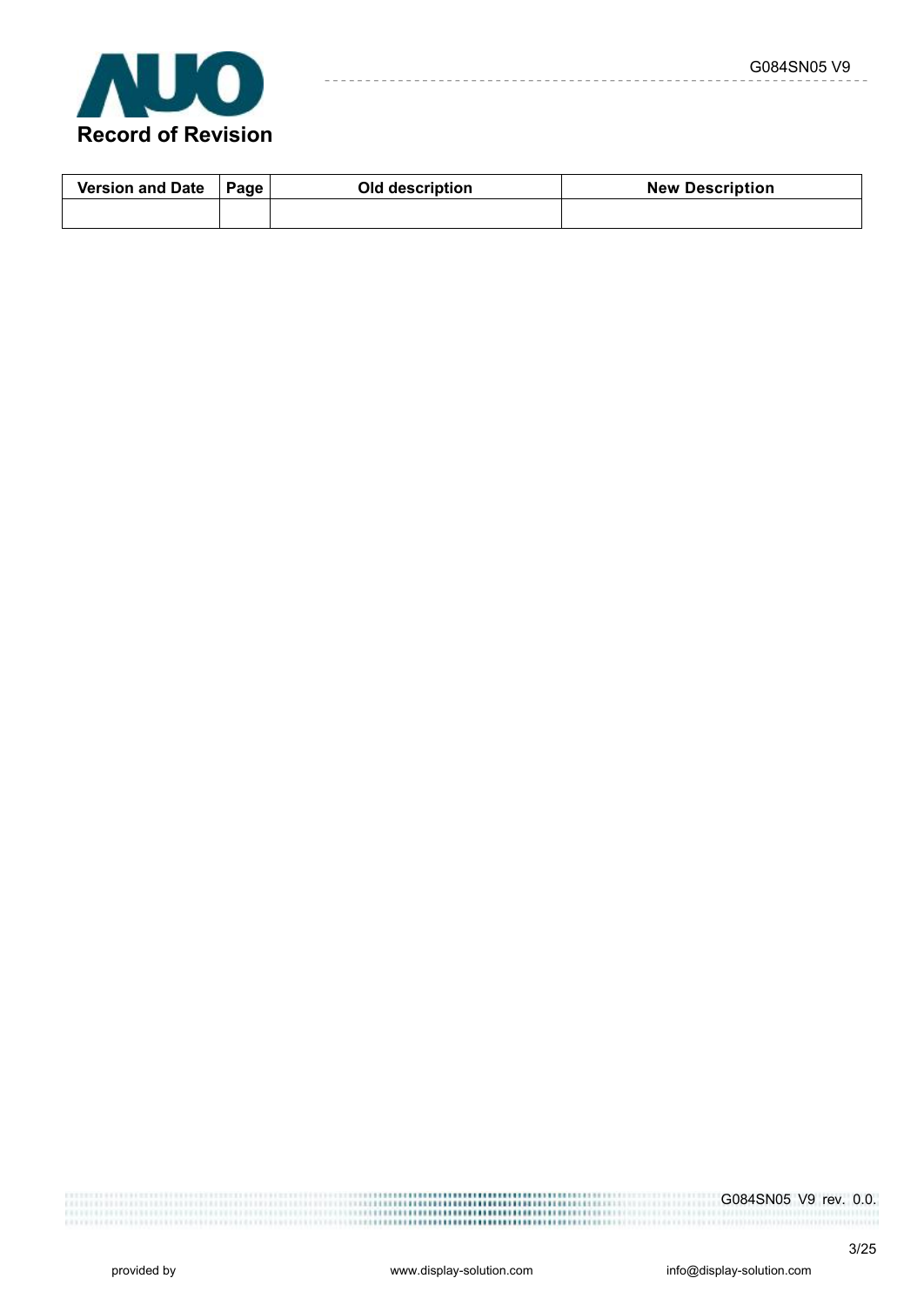

## **1. Operating Precautions**

- 1) Since front polarizer is easily damaged, please be cautious not to scratch it.
- 2) Be sure to turn off power supply when inserting or disconnecting from input connector.
- 3) Wipe off water drop immediately. Long contact with water may cause discoloration or spots.
- 4) When the panel surface is soiled, wipe it with absorbent cotton or soft cloth.
- 5) Since the panel is made of glass, it may be broken or cracked if dropped or bumped on hard surface.
- 6) To avoid ESD (Electro Static Discharde) damage, be sure to ground yourself before handling TFT-LCD Module.
- 7) Do not open nor modify the module assembly.
- 8) Do not press the reflector sheet at the back of the module to any direction.
- 9) In case if a module has to be put back into the packing container slot after it was taken out from the container, do not press the center of the LED Reflector edge. Instead, press at the far ends of the LED Reflector edge softly. Otherwise the TFT Module may be damaged.
- 10)At the insertion or removal of the Signal Interface Connector, be sure not to rotate nor tilt the Interface Connector of the TFT Module.
- 11)After installation of the TFT Module into an enclosure (Notebook PC Bezel, for example), do not twist nor bend the TFT Module even momentary. At designing the enclosure, it should be taken into consideration that no bending/twisting forces are applied to the TFT Module from outside. Otherwise the TFT Module may be damaged.
- 12)Small amount of materials having no flammability grade is used in the LCD module. The LCD module should be supplied by power complied with requirements of Limited Power Source (IEC60950 or UL1950), or be applied exemption.
- 13)Severe temperature condition may result in different luminance, response time.
- 14)Continuous operating TFT-LCD Module under high temperature environment may accelerate LED light bar exhaustion and reduce luminance dramatically.
- 15)The data on this specification sheet is applicable when LCD module is placed in landscape position.
- 16)Continuous displaying fixed pattern may induce image sticking. It is recommended to use screen saver or shuffle content periodically if fixed pattern is displayed on the screen.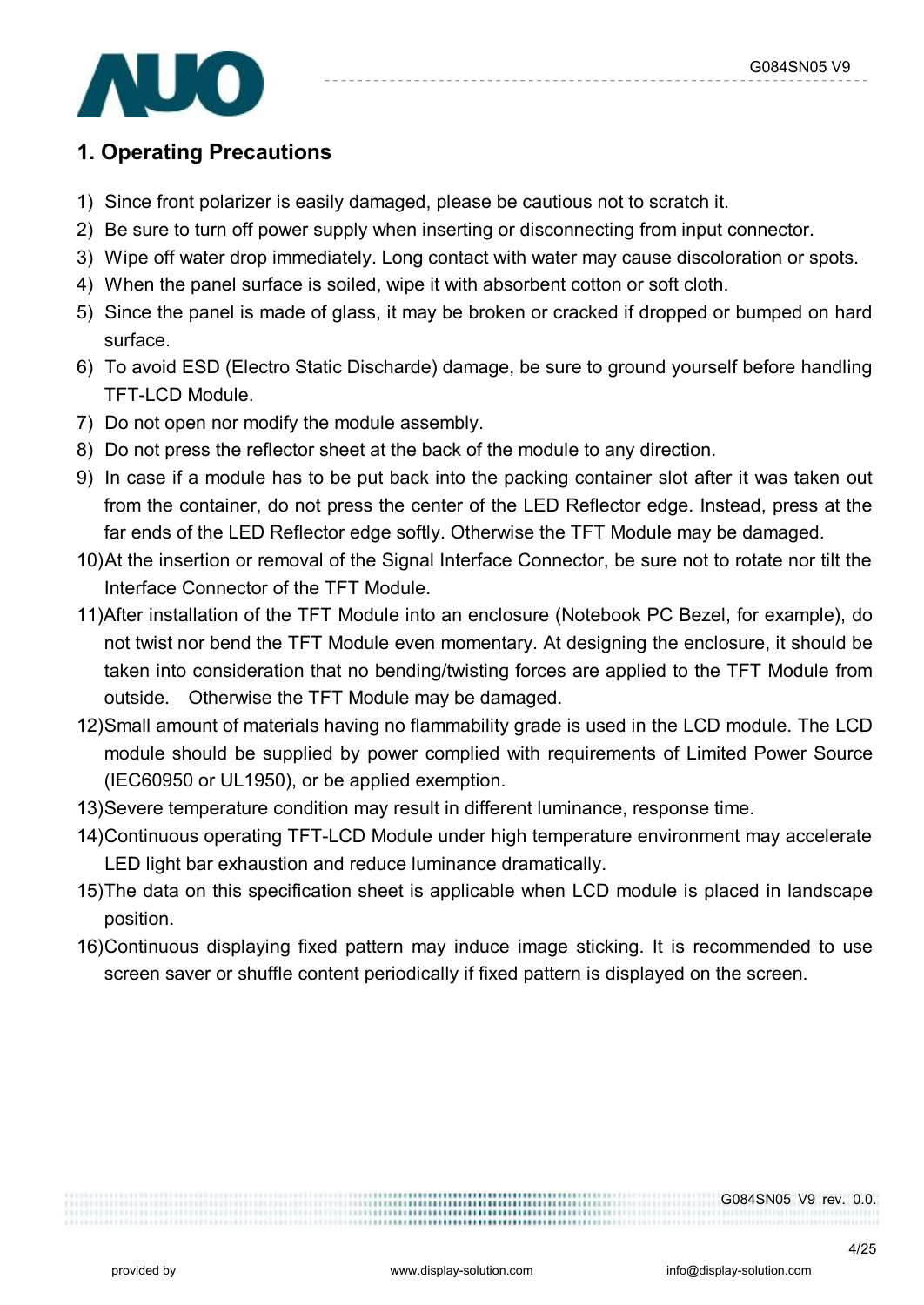

## **2. General Description**

This specification applies to the 8.4 inch color TFT LCD module G084SN05 V9.

G084SN05 V9 designed with wide viewing angle; wide operating temperature and long life LEDs backlight is well suited to be the display units for Industrial Applications.

LED driving board for backlight unit is included in this panel and the structure of the LED units is replaceable.

G084SN05 V9 is built in timing controller and LVDS interface.

The screen format is intended to support the SVGA (800(H) x 600(V)) screen and 16.2M (RGB 8-bits) or 262k colors (RGB 6-bits).

G084SN05 V9 is a RoHS product.

## **2.1 Display Characteristics**

The following items are characteristics summary on the table under 25 0C condition:

| <b>Items</b>                                                     | <b>Unit</b>                             | <b>Specifications</b>                                    |
|------------------------------------------------------------------|-----------------------------------------|----------------------------------------------------------|
| Screen Diagonal                                                  | [inch]                                  | 8.4 (213.4mm)                                            |
| <b>Active Area</b>                                               | [mm]                                    | $170.4(H) \times 127.8(V)$                               |
| Pixels H x V                                                     |                                         | 800x3(RGB) x 600                                         |
| <b>Pixel Pitch</b>                                               | [mm]                                    | 0.213x 0.213                                             |
| <b>Pixel Arrangement</b>                                         |                                         | R.G.B. Vertical Stripe                                   |
| Display Mode                                                     |                                         | TN, Normally White                                       |
| Nominal Input Voltage VDD                                        | [Volt]                                  | <b>TBD</b>                                               |
| <b>Typical Power Consumption</b>                                 | [Watt]                                  | <b>TBD</b>                                               |
| Weight                                                           | [Grams]                                 | <b>TBD</b>                                               |
| <b>Physical Size</b>                                             | [mm]                                    | $203.0(W)$ x 142.5(H) x 8.0(D) (typ.)                    |
| <b>Electrical Interface</b>                                      |                                         | 1 channel LVDS                                           |
| <b>Surface Treatment</b>                                         |                                         | Anti-glare, Hardness 3H                                  |
| <b>Support Color</b>                                             |                                         | 262K(6-bit) / 16.2M(8-bit)                               |
| <b>Temperature Range</b><br>Operating<br>Storage (Non-Operating) | $[^{\circ}C]$<br>$\overline{C}^{\circ}$ | -30 to +85 (panel surface temperature)<br>$-30$ to $+85$ |
| RoHS Compliance                                                  |                                         | RoHS Compliance                                          |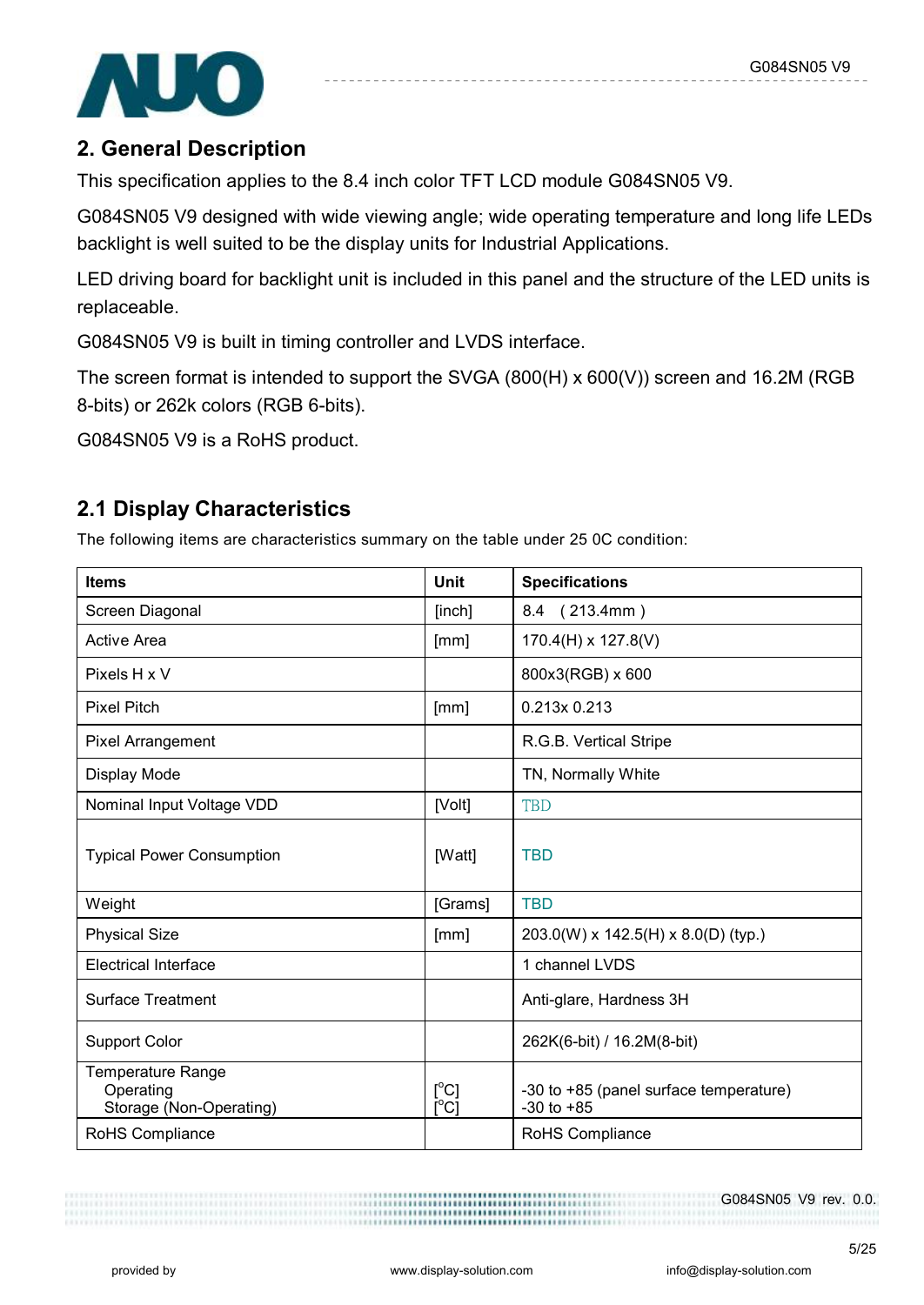

### **2.2 Optical Characteristics**

The optical characteristics are measured under stable conditions at 250C (Room Temperature):

| Item                                | Unit                                | <b>Conditions</b>              | Min.           | Typ.       | Max.                     | <b>Note</b>    |
|-------------------------------------|-------------------------------------|--------------------------------|----------------|------------|--------------------------|----------------|
| <b>White Luminance</b>              | [cd/m2]                             | $I_F$ = 80mA<br>(center point) | <b>TBD</b>     | 450        |                          | 1              |
| Uniformity                          | $\%$                                | 9 Points                       | <b>TBD</b>     | 75         | $\blacksquare$           | 1, 2, 3        |
| <b>Contrast Ratio</b>               |                                     |                                | <b>TBD</b>     | 600        |                          | $\overline{4}$ |
|                                     | [msec]                              | Rising                         | ÷,             | <b>TBD</b> | <b>TBD</b>               |                |
| Response Time                       | [msec]                              | Falling                        | $\blacksquare$ | <b>TBD</b> | <b>TBD</b>               | 5              |
|                                     | [msec]                              | Raising + Falling              |                | 30         | <b>TBD</b>               |                |
|                                     | [degree]                            | Horizontal<br>(Right)          | <b>TBD</b>     | 80         |                          |                |
| <b>Viewing Angle</b>                | [degree]                            | $CR \geq 10$<br>(Left)         |                | 80         | $\overline{\phantom{a}}$ |                |
|                                     | [degree]                            | (Upper)<br>Vertical            | <b>TBD</b>     | 80         |                          | 6              |
|                                     | $CR \geq 10$<br>[degree]<br>(Lower) |                                |                | 60         |                          |                |
|                                     |                                     | Red x                          | <b>TBD</b>     | <b>TBD</b> | <b>TBD</b>               |                |
|                                     |                                     | Red y                          | <b>TBD</b>     | <b>TBD</b> | <b>TBD</b>               |                |
|                                     |                                     | Green x                        | <b>TBD</b>     | <b>TBD</b> | <b>TBD</b>               |                |
| Color / Chromaticity<br>Coordinates |                                     | Green y                        | <b>TBD</b>     | <b>TBD</b> | <b>TBD</b>               |                |
| (CIE 1931)                          |                                     | Blue x                         | <b>TBD</b>     | <b>TBD</b> | <b>TBD</b>               | 1              |
|                                     |                                     | Blue y                         | <b>TBD</b>     | <b>TBD</b> | <b>TBD</b>               |                |
|                                     |                                     | White x                        | 0.26           | 0.31       | 0.36                     |                |
|                                     |                                     | White y                        | 0.28           | 0.33       | 0.38                     |                |
| <b>Color Gamut</b>                  | $\%$                                |                                |                | 45         |                          | 1              |

Note 1: Measurement method

Equipment : Pattern Generator, Power Supply, Digital Voltmeter, Luminance meter (SR\_3 or equivalent)

Aperture 1° with 50cm viewing distance Test Point Center

Environment *< 1 lux*



Module Driving Equipment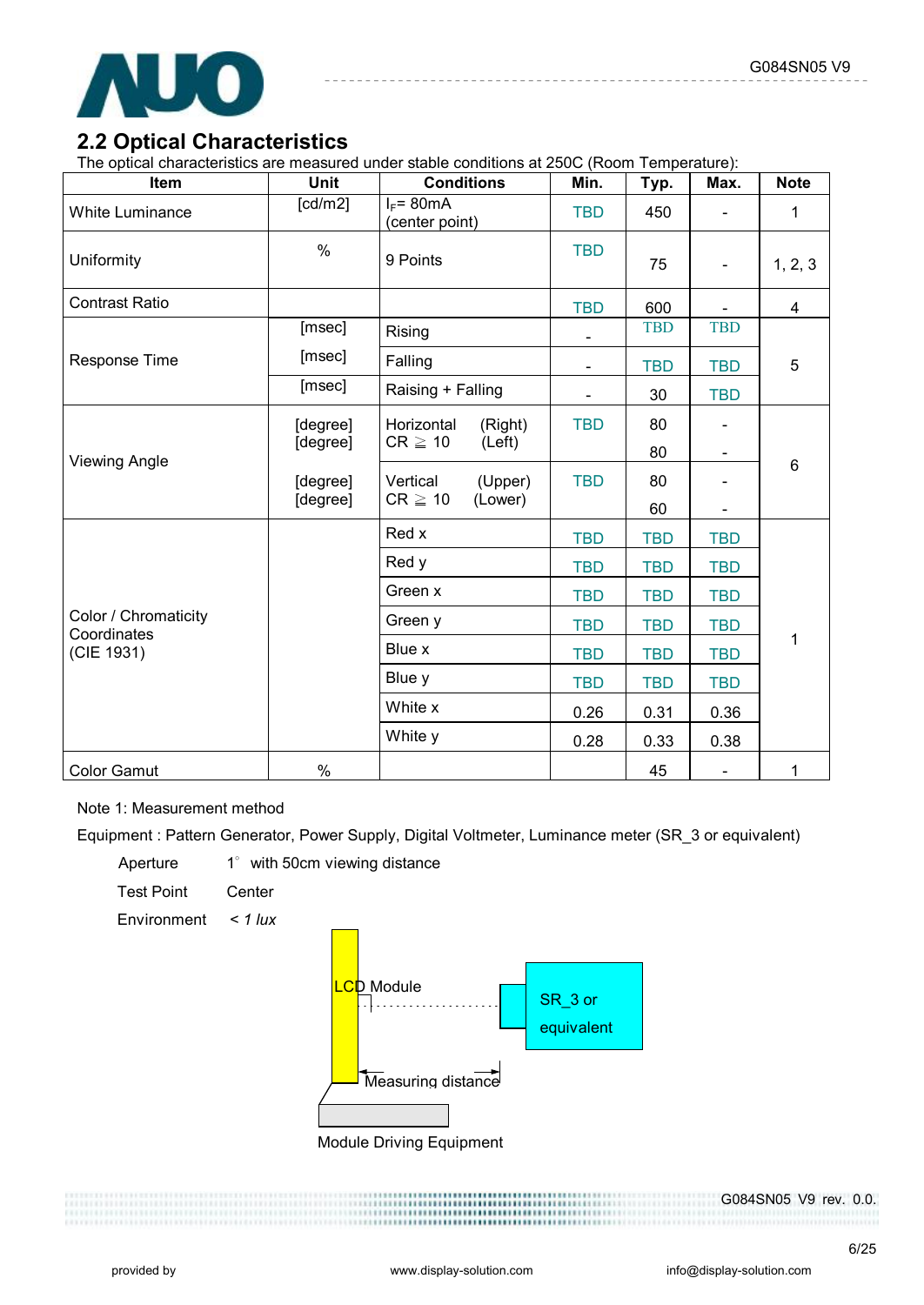

Note 2: Definition of 9 points position (Display active area : 170.4(H) x 127.8(V))



Note 3: The luminance uniformity of 9 points is defined by dividing the minimum luminance value by the maximum test point luminance

Minimum Brightness of nine points

 $\delta_{W9}$  =  $\frac{1}{2}$  Maximum Brightness of nine points

Note 4: Definition of contrast ratio (CR):

Contrast ratio (CR)= Brightness on the "White" state Brightness on the "Black" state

Note 5: Definition of response time:

The output signals of photo detector are measured when the input signals are changed from "White" to "Black" (falling time) and from "Black" to "White" (rising time), respectively. The response time interval is between 10% and 90% of amplitudes. Please refer to the figure as below.

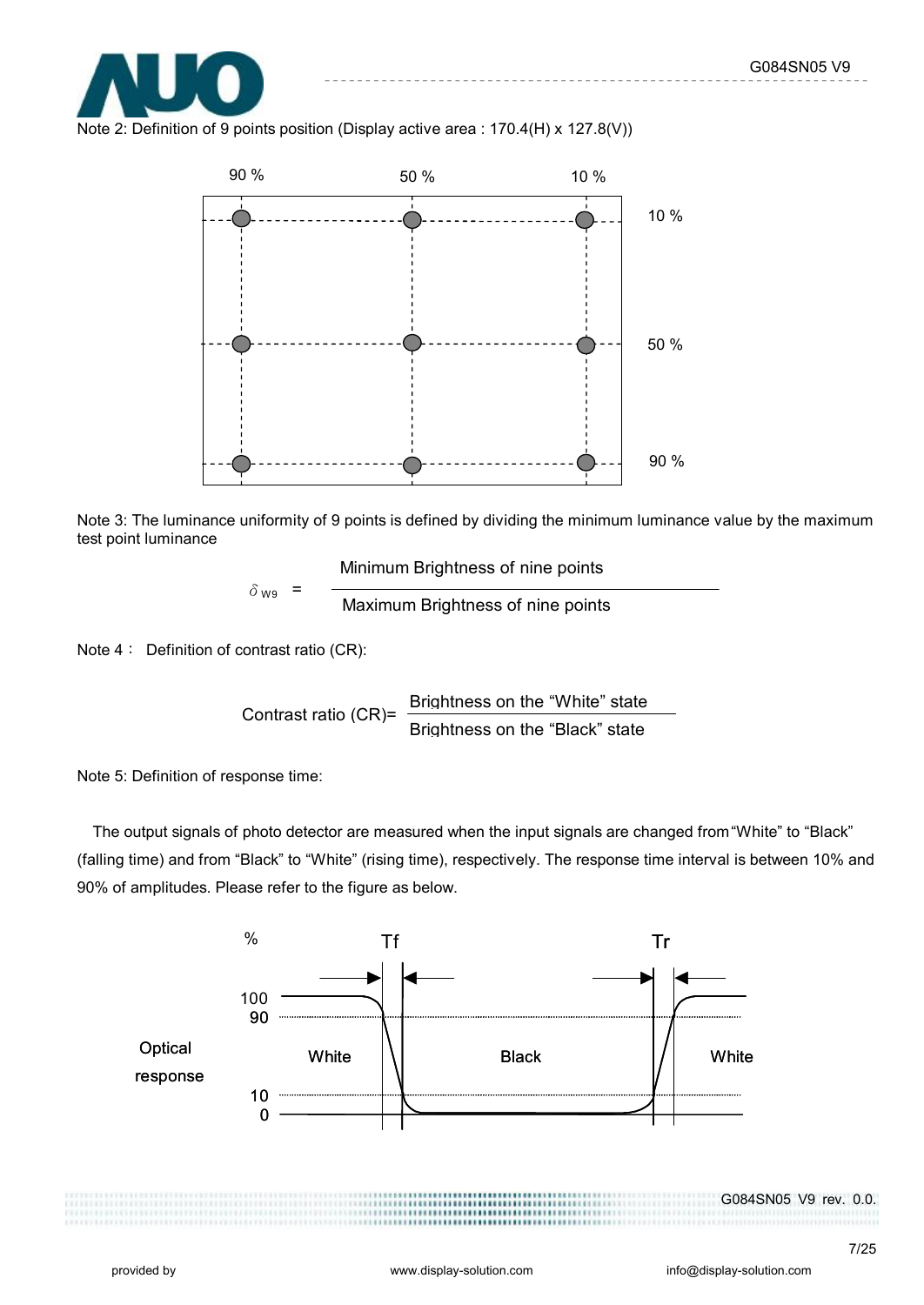G084SN05 V9



Note 6: Definition of viewing angle

Viewing angle is the measurement of contrast ratio ≧10, at the screen center, over a 180° horizontal and 180° vertical range (off-normal viewing angles). The 180° viewing angle range is broken down as below: 90° (θ) horizontal left and right, and 90° (Φ) vertical high (up) and low (down). The measurement direction is typically perpendicular to the display surface with the screen rotated to its center to develop the desired measurement viewing angle.



G084SN05 V9 rev. 0.0.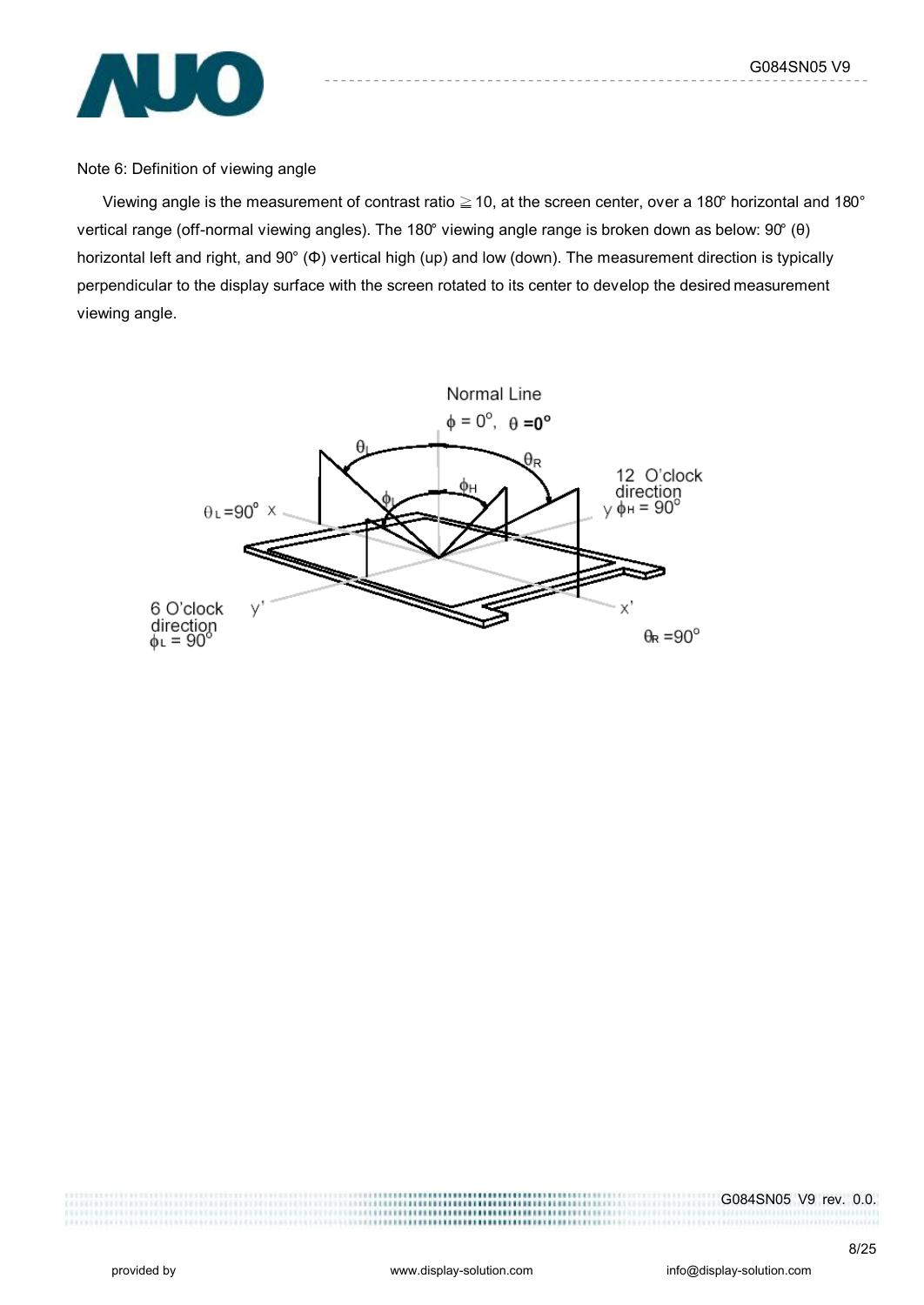

## **3. Functional Block Diagram**

The following diagram shows the functional block of the 8.4 inch color TFT/LCD module:

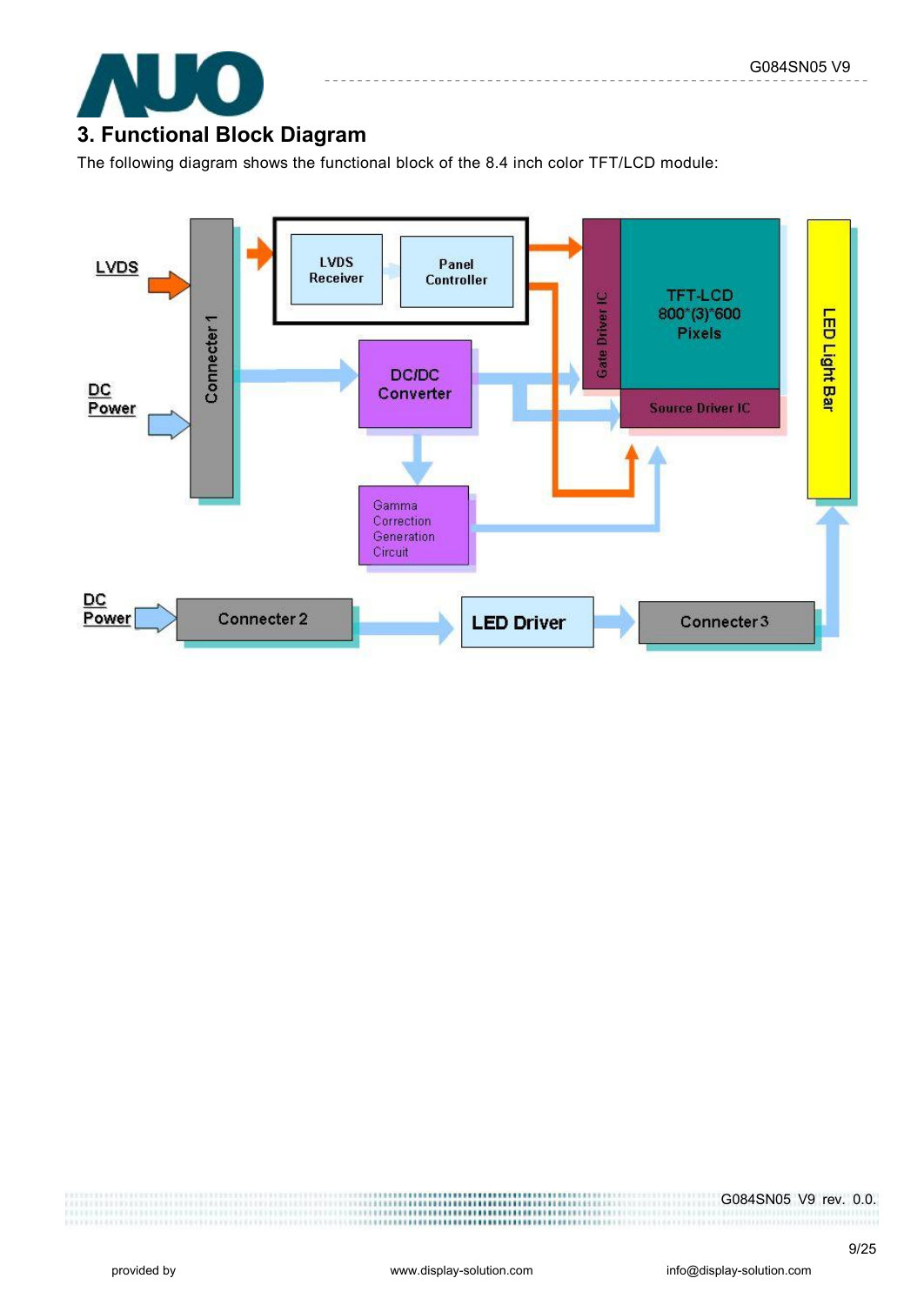

**4. Absolute Maximum Ratings** 

# **4.1 Absolute Ratings of TFT LCD Module**

| ltem             | Symbol | Min  | <b>Max</b>             | Unit   | <b>Conditions</b> |
|------------------|--------|------|------------------------|--------|-------------------|
| Drive<br>∟oqic/' | VDD    | −∪.◡ | $\cdot$ $\sim$<br>ن. ن | [Volt] |                   |

## **4.2 Absolute Ratings of Environment**

| <b>Item</b>                  | Symbol | Min   | Max | Unit                         |
|------------------------------|--------|-------|-----|------------------------------|
| <b>Operating Temperature</b> | TOP    | -30   | +85 | [°C]                         |
| <b>Operation Humidity</b>    | HOP    | 5     | 90  | [%RH]                        |
| Storage Temperature          | TST    | $-30$ | +85 | $\mathsf{I}^\circ\mathsf{C}$ |
| <b>Storage Humidity</b>      | HST    | 5     | 90  | [%RH]                        |

Note: Maximum Wet-Bulb should be 390C and no condensation.

G084SN05 V9 rev. 0.0.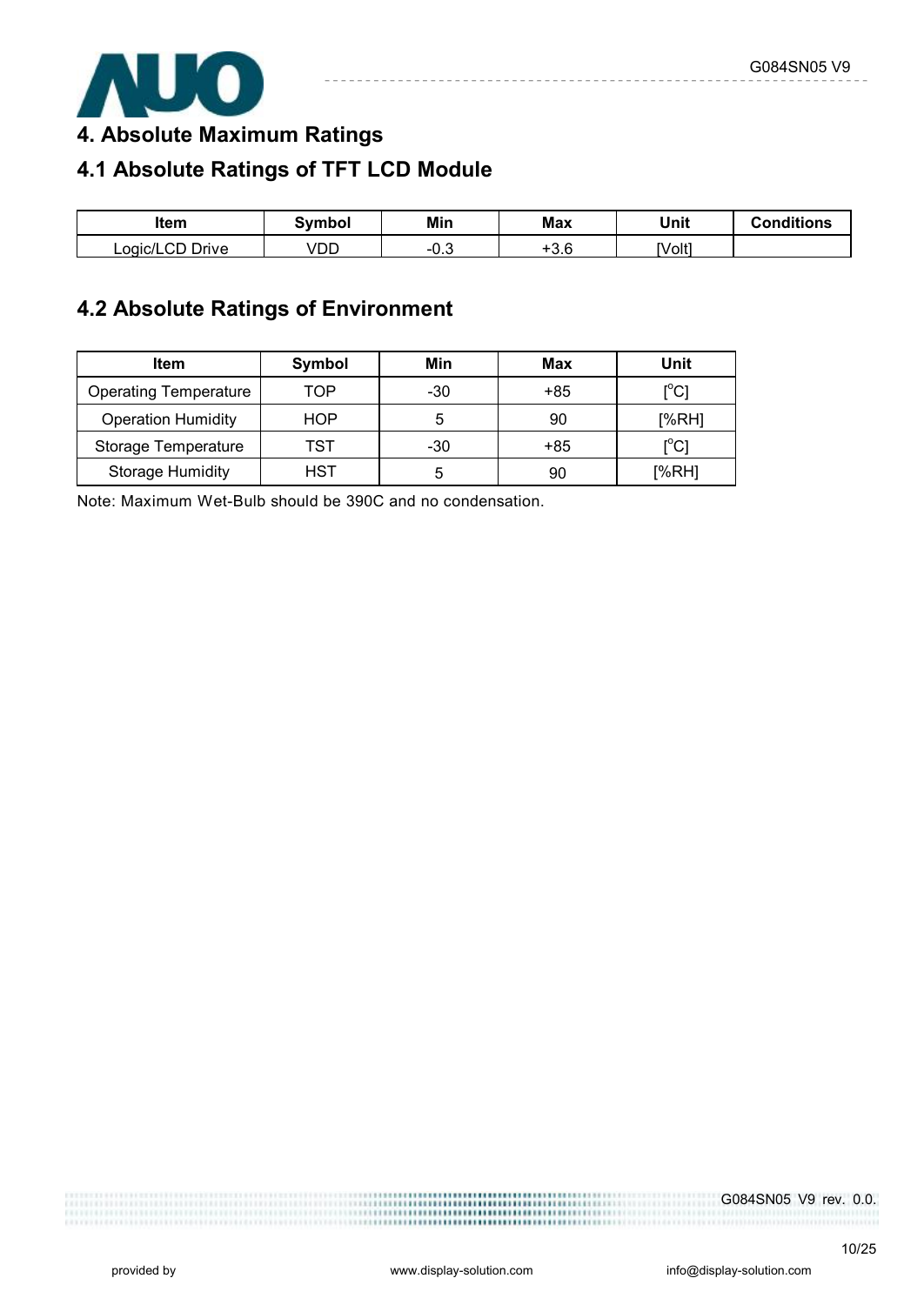

## **5. Electrical Characteristics**

## **5.1 TFT LCD Module**

## **5.1.1 Power Specification**

| Symbol                  | <b>Parameter</b>           | Min | <b>Typ</b> | <b>Max</b> | <b>Units</b> | <b>Remark</b>       |
|-------------------------|----------------------------|-----|------------|------------|--------------|---------------------|
| <b>VDD</b>              | Logic/LCD Drive<br>Voltage | TBD | 3.3        | TBD        | [Volt]       | ±10%                |
|                         | <b>VDD Current</b>         |     | TBD        | TBD        | [mA]         | 64 Gray Bar Pattern |
| <b>I</b> <sub>VDD</sub> |                            |     |            |            |              | (VDD=3.3V, at 60Hz) |
| <b>Irush LCD</b>        | <b>LCD Inrush Current</b>  |     |            | TBD        | [A]          | Note 1              |
|                         |                            |     |            |            |              | 64 Gray Bar Pattern |
| P <sub>VDD</sub>        | VDD Power                  |     | TBD        | <b>TBD</b> | [Watt]       | (VDD=3.3V, at 60Hz) |

#### Note 1: Measurement condition:



64 Gray pattern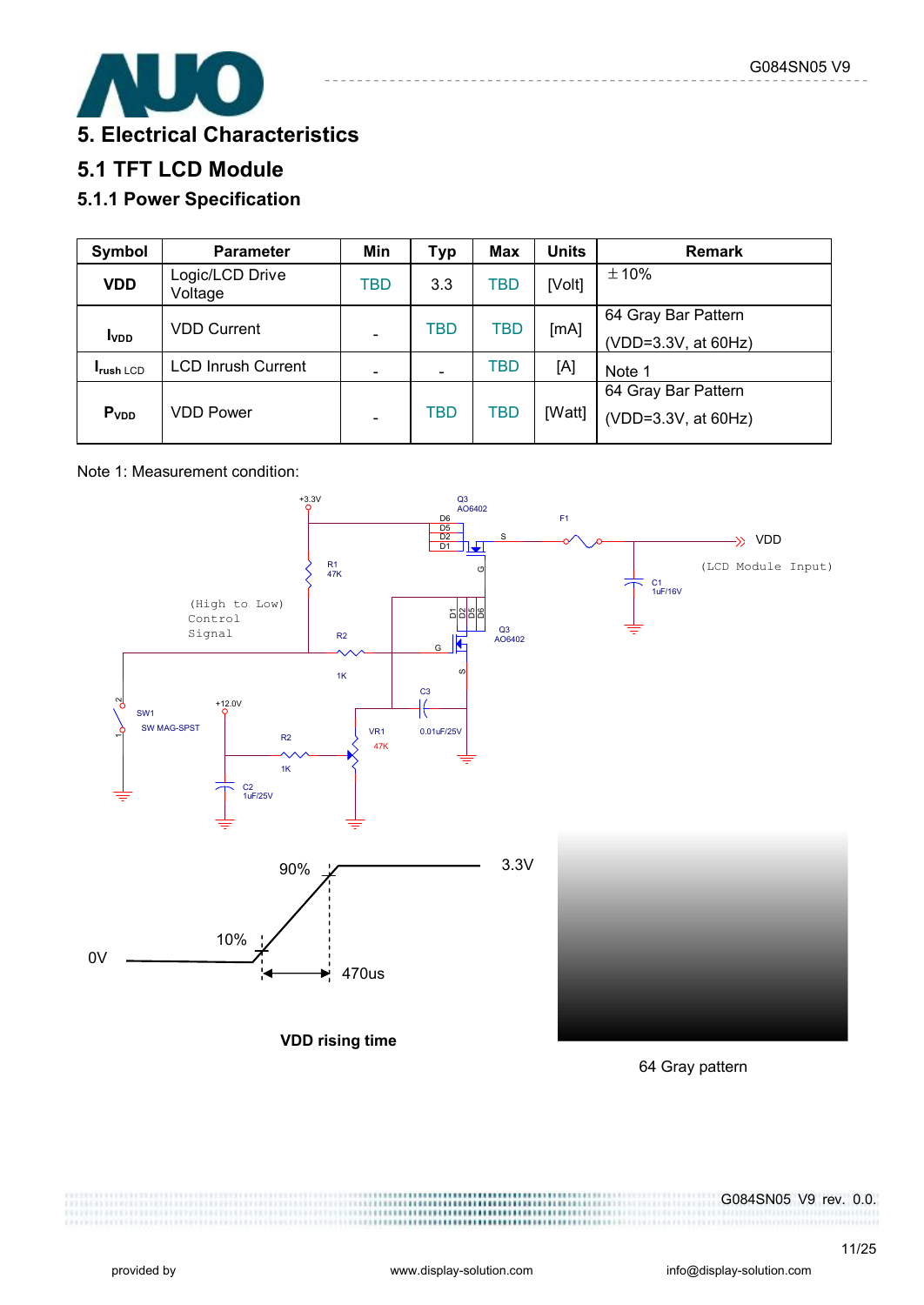

#### **5.1.2 Signal Electrical Characteristics**

Input signals shall be low or Hi-Z state when VDD is off.

| Symbol      | <b>Item</b>                            | Min.                     | Typ. | Max. | Unit | <b>Remark</b>  |
|-------------|----------------------------------------|--------------------------|------|------|------|----------------|
| <b>VTH</b>  | Differential Input High Threshold      | $\overline{\phantom{a}}$ |      | 100  | [mV] | $VICM = 1.2V$  |
| <b>VTL</b>  | Differential Input Low Threshold       | $-100$                   |      |      | [mV] | $VICM = 1.2V$  |
| <b>VID</b>  | Input Differential Voltage             | 100                      | 400  | 600  | [mV] |                |
| <b>VICM</b> | Differential Input Common Mode Voltage | 1.1                      |      | 1.6  | [V]  | VTH/VTL=±100mV |

Note: LVDS Signal Waveform.

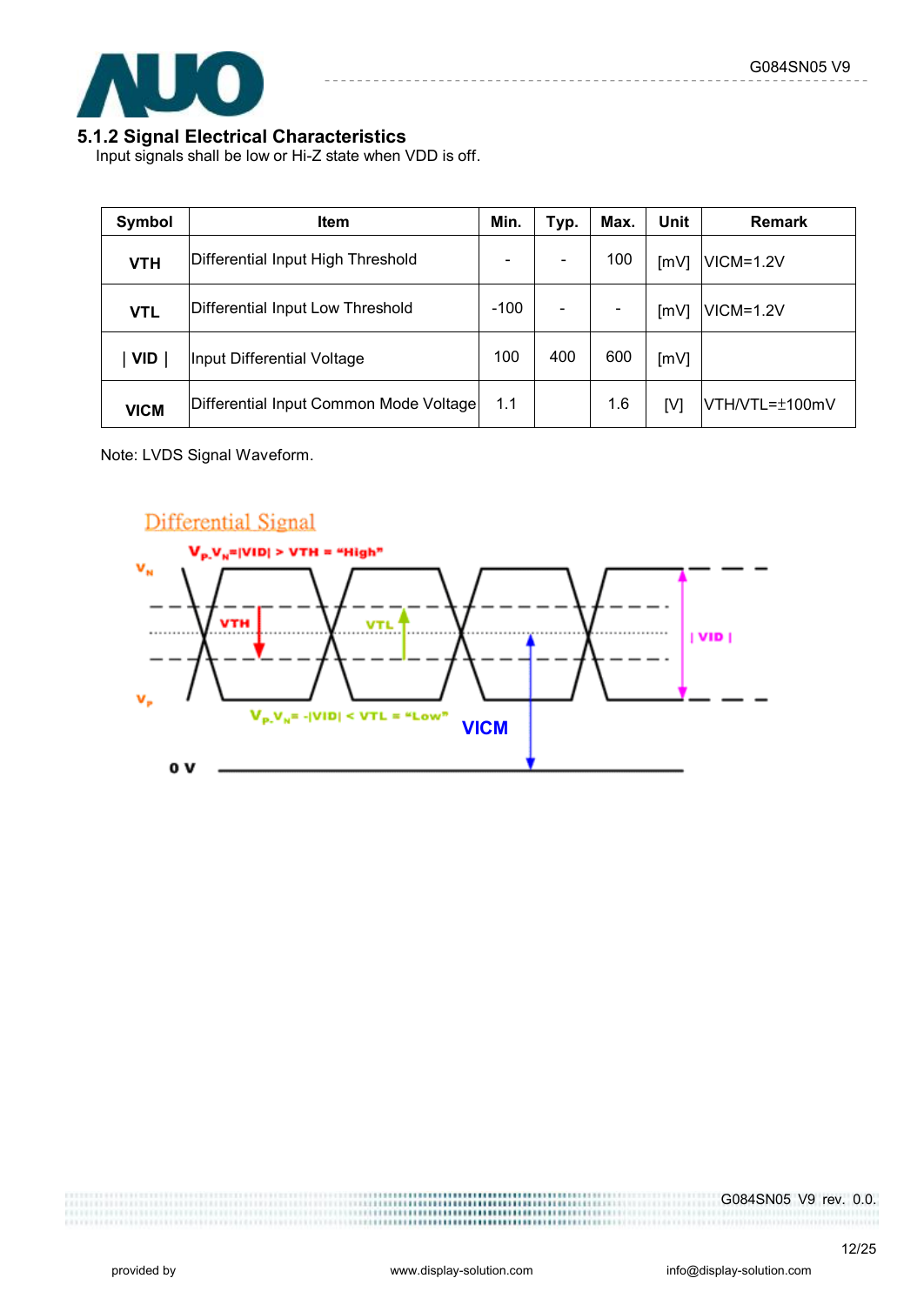

## **5.2 Backlight Unit**

### **5.2.1 Parameter guideline for LED backlight**

Following characteristics are measured under a stable condition using an inverter at 250C (Room Temperature):

| <b>Symbol</b>         | <b>Parameter</b>                | Min.       | Typ.       | Max.       | <b>Unit</b>   | <b>Remark</b>                                  |
|-----------------------|---------------------------------|------------|------------|------------|---------------|------------------------------------------------|
| <b>VCC</b>            | Input Voltage                   | <b>TBD</b> | <b>TBD</b> | <b>TBD</b> | [Volt]        |                                                |
| $I_{\text{VCC}}$      | Input Current                   | <b>TBD</b> | <b>TBD</b> | <b>TBD</b> | [A]           | 100% PWM Duty                                  |
| $P_{\underline{VCC}}$ | Power Consumption               | <b>TBD</b> | <b>TBD</b> | <b>TBD</b> | [Watt]        | 100% PWM Duty                                  |
| Irush LED             | Inrush Current                  | <b>TBD</b> | <b>TBD</b> | <b>TBD</b> | [A]           | at rising<br>$time = 470us$                    |
| F <sub>PWM</sub>      | <b>Dimming Frequency</b>        | <b>TBD</b> | <b>TBD</b> | <b>TBD</b> | [Hz]          |                                                |
|                       | <b>Swing Voltage</b>            | <b>TBD</b> | <b>TBD</b> | <b>TBD</b> | $\vee$        |                                                |
|                       | Dimming Duty Cycle              | <b>TBD</b> | <b>TBD</b> | <b>TBD</b> | $\frac{0}{0}$ |                                                |
| $I_{\rm F}$           | <b>LED Forward Current</b>      | <b>TBD</b> | <b>TBD</b> | <b>TBD</b> | mA            | Ta = $25^{\circ}$ C                            |
|                       |                                 | <b>TBD</b> | <b>TBD</b> | <b>TBD</b> | Volt          | $I_F = 80 \text{mA}$ , Ta =<br>$-30^{\circ}$ C |
| $V_F$                 | <b>LED Forward Voltage</b>      | <b>TBD</b> | <b>TBD</b> | <b>TBD</b> | Volt          | $I_F = 80 \text{mA}$ , Ta =<br>$25^{\circ}$ C  |
|                       |                                 | <b>TBD</b> | <b>TBD</b> | <b>TBD</b> |               | $I_F = 80 \text{mA}$ , Ta =<br>$85^{\circ}$ C  |
| PLED                  | <b>LED Power</b><br>Consumption | <b>TBD</b> | <b>TBD</b> | <b>TBD</b> | Watt          | $I_F = 80 \text{mA}$ , Ta =<br>$25^{\circ}$ C  |
| Operation<br>Lifetime |                                 | 50,000     |            |            | <b>Hrs</b>    | $I_F = 80mA$<br>Ta= $25^{\circ}$ C             |

Note 1: Ta means ambient temperature of TFT-LCD module.

Note 2: VCC, Ivcc,  $P_{VCC}$ , Irush LED are defined for LED B/L.(100% duty of PWM dimming)

Note 3: I<sub>F</sub>, V<sub>F</sub>, P<sub>LED</sub> are defined for LED Light Bar. There is two LED channel (AN1-CA1-CA2) in back light unit.

- Note 4: If G084SN05 V9 module is driven by high current or at high ambient temperature & humidity condition. The operating life will be reduced.
- Note 5: Operating life means brightness goes down to 50% initial brightness. Minimum operating life time is estimated data.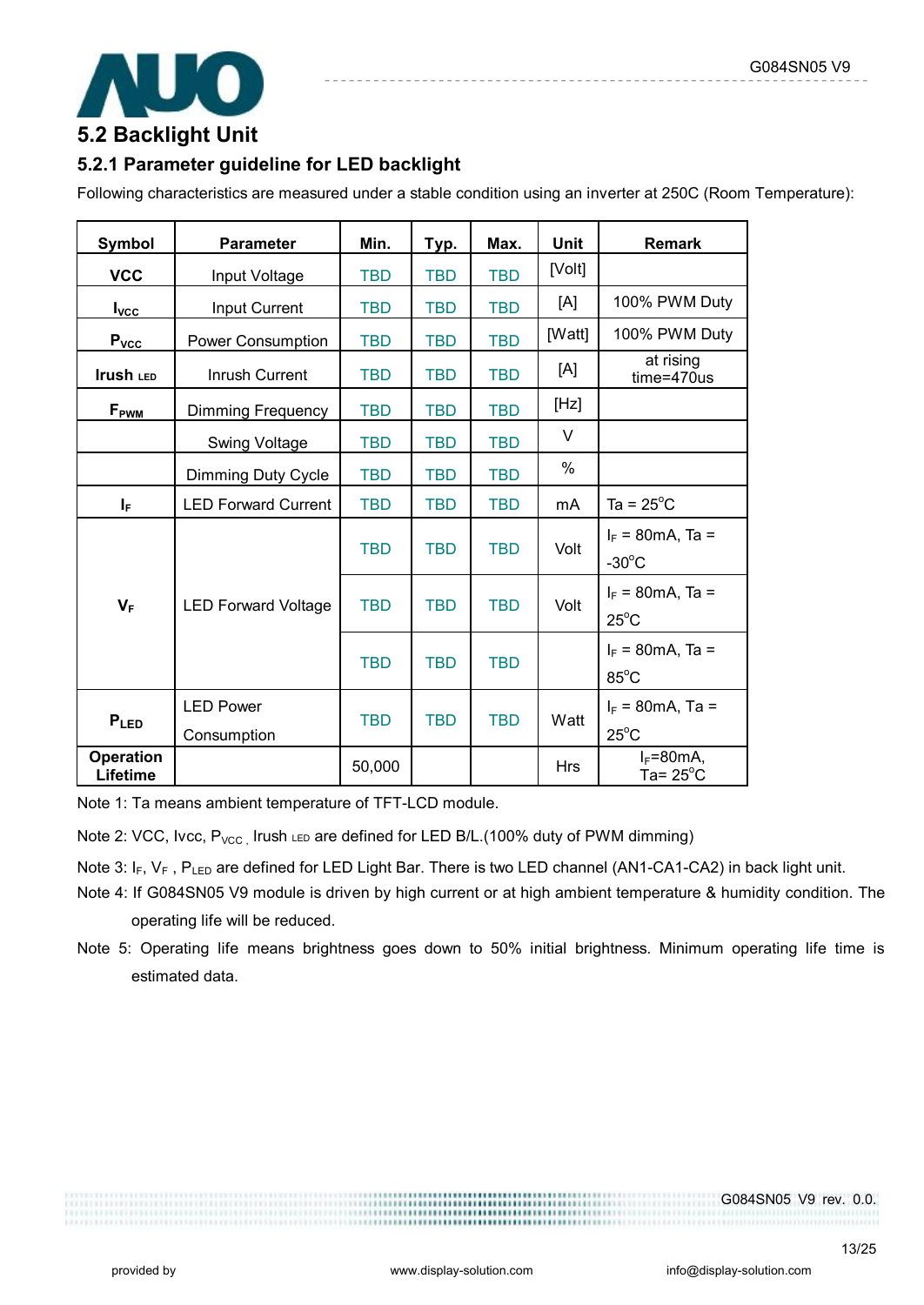

## **6. Signal Characteristic**

## **6.1 Pixel Format Image**

Following figure shows the relationship between input signal and LCD pixel format.

|            |   |   |              |   | $\overline{2}$ |   |              |   |             | 799 800 |   |   |
|------------|---|---|--------------|---|----------------|---|--------------|---|-------------|---------|---|---|
| 1st Line   | R | G | $\mathsf{B}$ |   | R G            | B | R            | G | $\mathsf B$ | R       | G | B |
|            |   |   |              |   |                |   |              |   |             |         |   |   |
|            |   |   |              |   |                |   |              |   |             |         |   |   |
|            |   |   |              |   |                |   |              |   |             |         |   |   |
|            |   |   |              |   |                |   |              |   |             |         |   |   |
|            |   |   |              |   |                |   |              |   |             |         |   |   |
|            |   |   |              |   |                |   |              |   |             |         |   |   |
|            |   |   |              |   |                |   |              |   |             |         |   |   |
|            |   |   |              |   |                |   |              |   |             |         |   |   |
|            |   |   |              |   |                |   |              |   |             |         |   |   |
| 600th Line | R | G | B            | R | $\mathsf{G}$   | B | $\mathsf{R}$ | G | $\sf B$     | R       | G | B |

G084SN05 V9 rev. 0.0.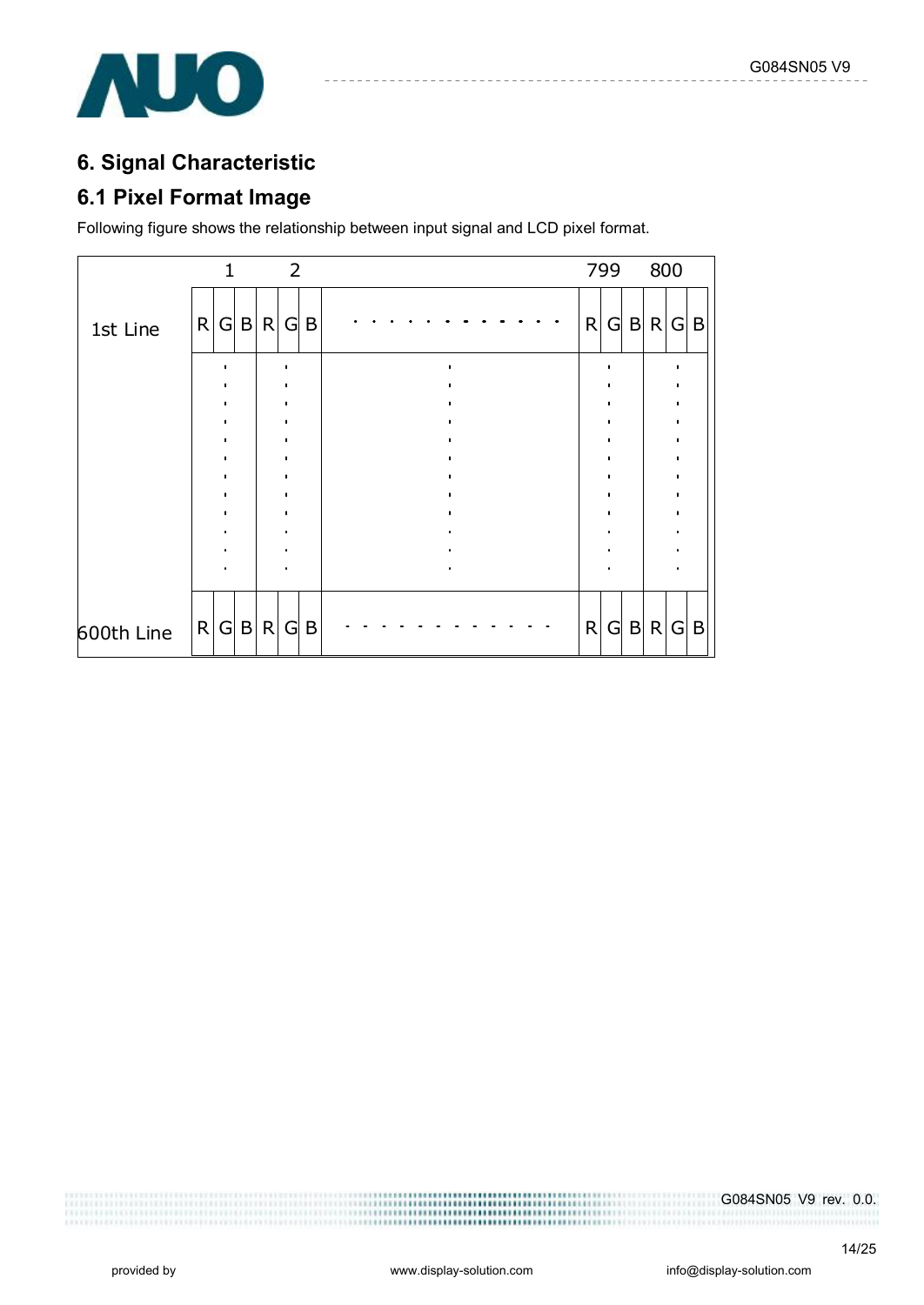

### **6.2 Signal Description**

LVDS is a differential signal technology for LCD interface and high speed data transfer device. The connector pin definition is as below.

| Pin No.        | Symbol        | <b>Description</b>                                                                                                                           |
|----------------|---------------|----------------------------------------------------------------------------------------------------------------------------------------------|
| 1              | VDD           | Power Supply, 3.3V (typical)                                                                                                                 |
| $\overline{2}$ | <b>VDD</b>    | Power Supply, 3.3V (typical)                                                                                                                 |
| 3              | <b>UD</b>     | Vertical Reverse Scan Control,<br>When $UD=Low$ or $NC \rightarrow Normal$ Mode.<br>When UD=High $\rightarrow$ Vertical Reverse Scan. Note   |
| $\overline{4}$ | LR.           | Horizontal Reverse Scan Control,<br>When LR=Low or $NC \rightarrow Normal$ Mode.<br>When LR=High $\rightarrow$ Horizontal Reverse Scan. Note |
| 5              | RxIN1-        | LVDS differential data input Pair 0                                                                                                          |
| 6              | RxIN1+        |                                                                                                                                              |
| 7              | <b>GND</b>    | Ground                                                                                                                                       |
| 8              | RxIN2-        | LVDS differential data input Pair 1                                                                                                          |
| 9              | RxIN2+        |                                                                                                                                              |
| 10             | <b>GND</b>    | Ground                                                                                                                                       |
| 11             | RxIN3-        | LVDS differential data input Pair 2                                                                                                          |
| 12             | RxIN3+        |                                                                                                                                              |
| 13             | <b>GND</b>    | Ground                                                                                                                                       |
| 14             | RxCLKIN-      | LVDS differential Clock input Pair                                                                                                           |
| 15             | RxCLKIN+      |                                                                                                                                              |
| 16             | <b>GND</b>    | Ground                                                                                                                                       |
| 17             | <b>SEL 68</b> | LVDS 6/8 bit select function control,<br>Low or NC $\rightarrow$ 6 Bit Input Mode.<br>High $\rightarrow$ 8 Bit Input Mode. Note              |
| 18             | <b>NC</b>     | <b>NC</b>                                                                                                                                    |
| 19             | RxIN4-        | LVDS differential data input Pair 3. Must be set to NC in                                                                                    |
| 20             | RxIN4+        | 6 bit input mode.                                                                                                                            |

Note : "Low" stands for 0V. "High" stands for 3.3V. "NC" stands for "No Connected."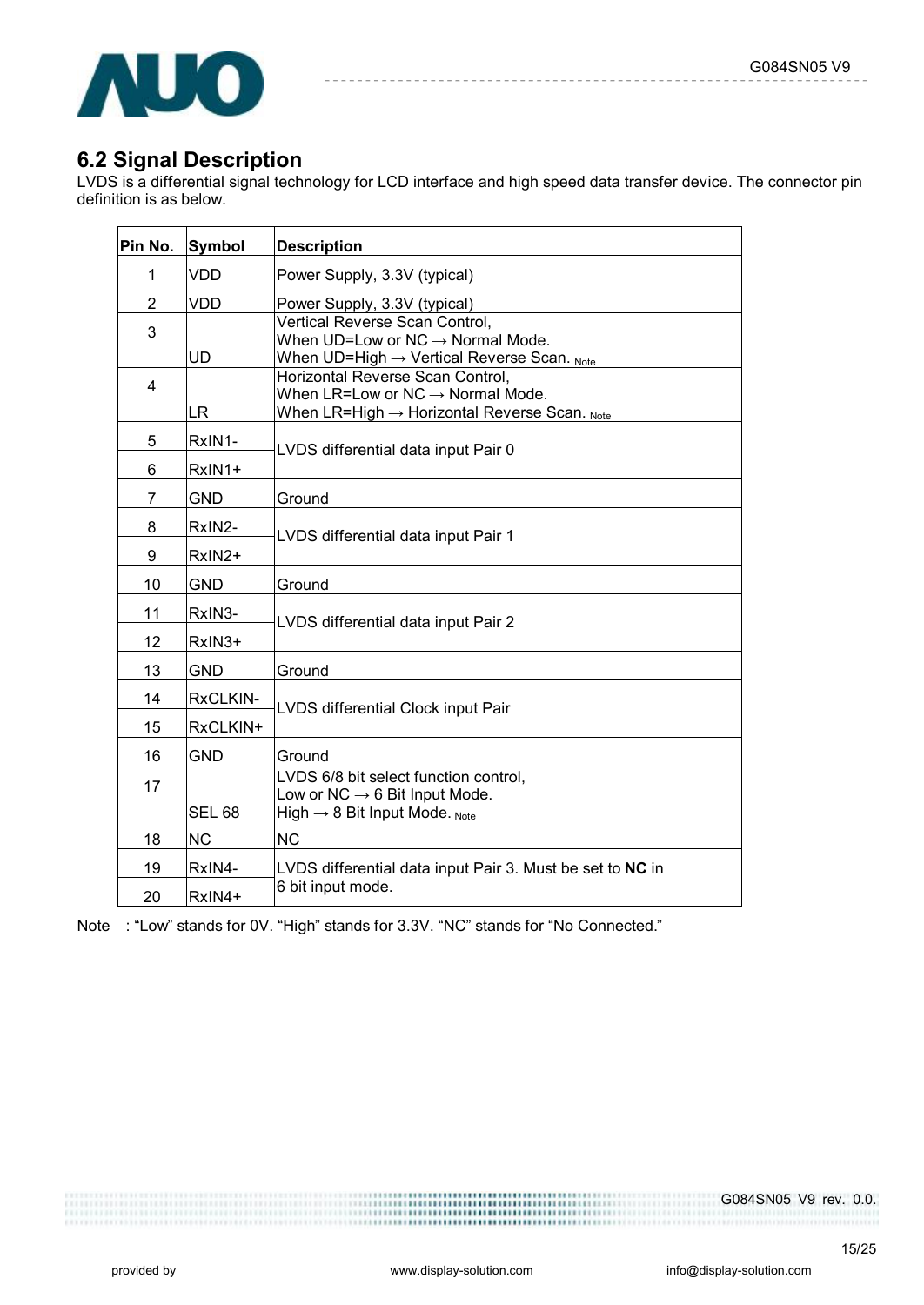

## **6.3 Scanning Direction**

The following figures show the image seen from the front view. The arrow indicates the direction of scan.











Fig. 3 Fig. 4



Fig. 1 Normal scan (Pin3, UD = Low or NC ; Pin4, RL = Low or NC)

Fig. 2 Reverse scan (Pin3, UD = Low or NC ; Pin4, RL = High)

Fig. 3 Reverse scan (Pin3, UD = High ; Pin4, RL = Low or NC)

Fig. 4 Reverse scan (Pin3, UD = High ; Pin4, RL = High)

G084SN05 V9 rev. 0.0.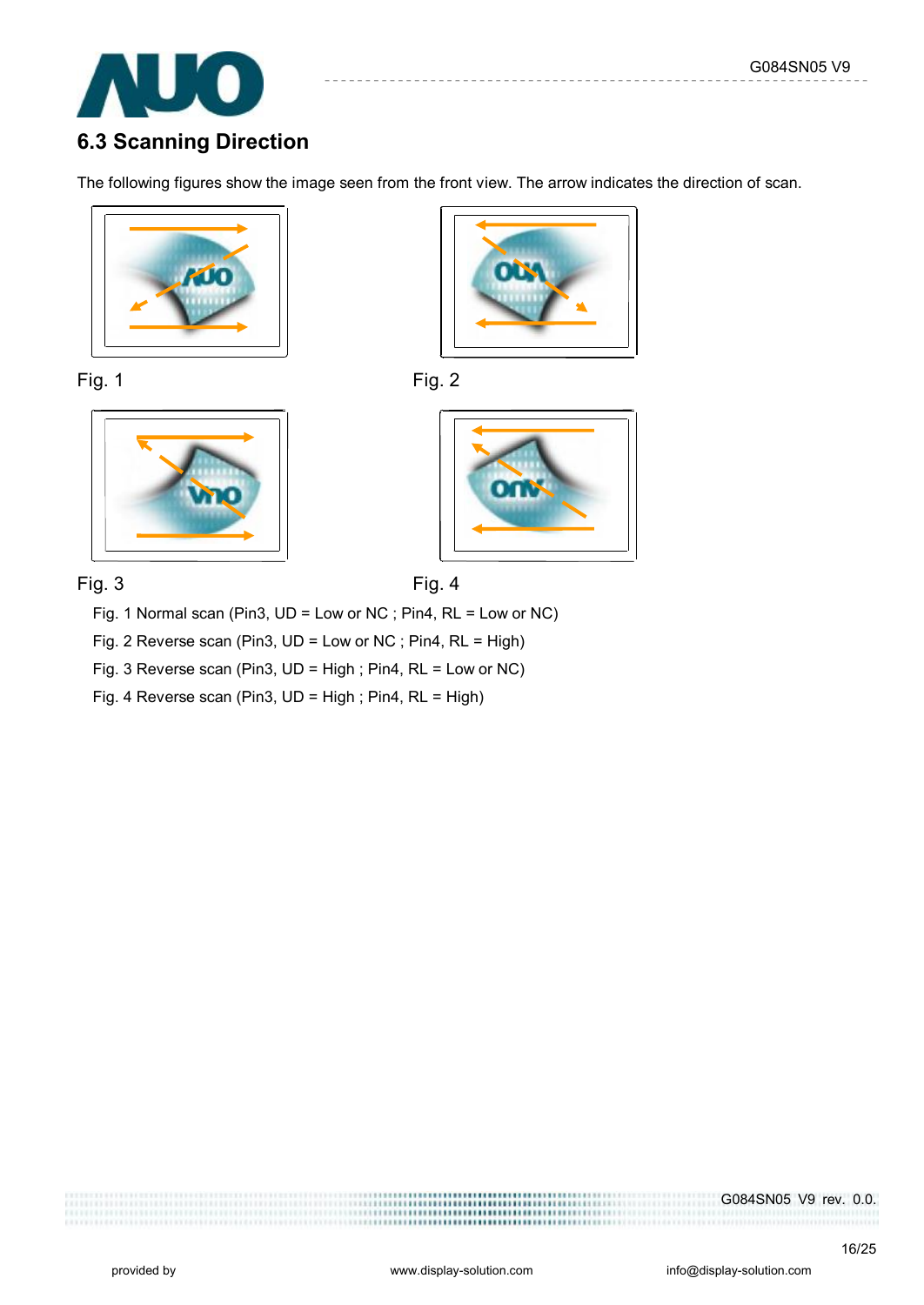

### **6.4 The Input Data Format**

#### **6.4.1 SEL68**



Note: Output signals from any system shall be low or Hi-Z state when VDD is off.

G084SN05 V9 rev. 0.0.

17/25

HS | Horizontal Sync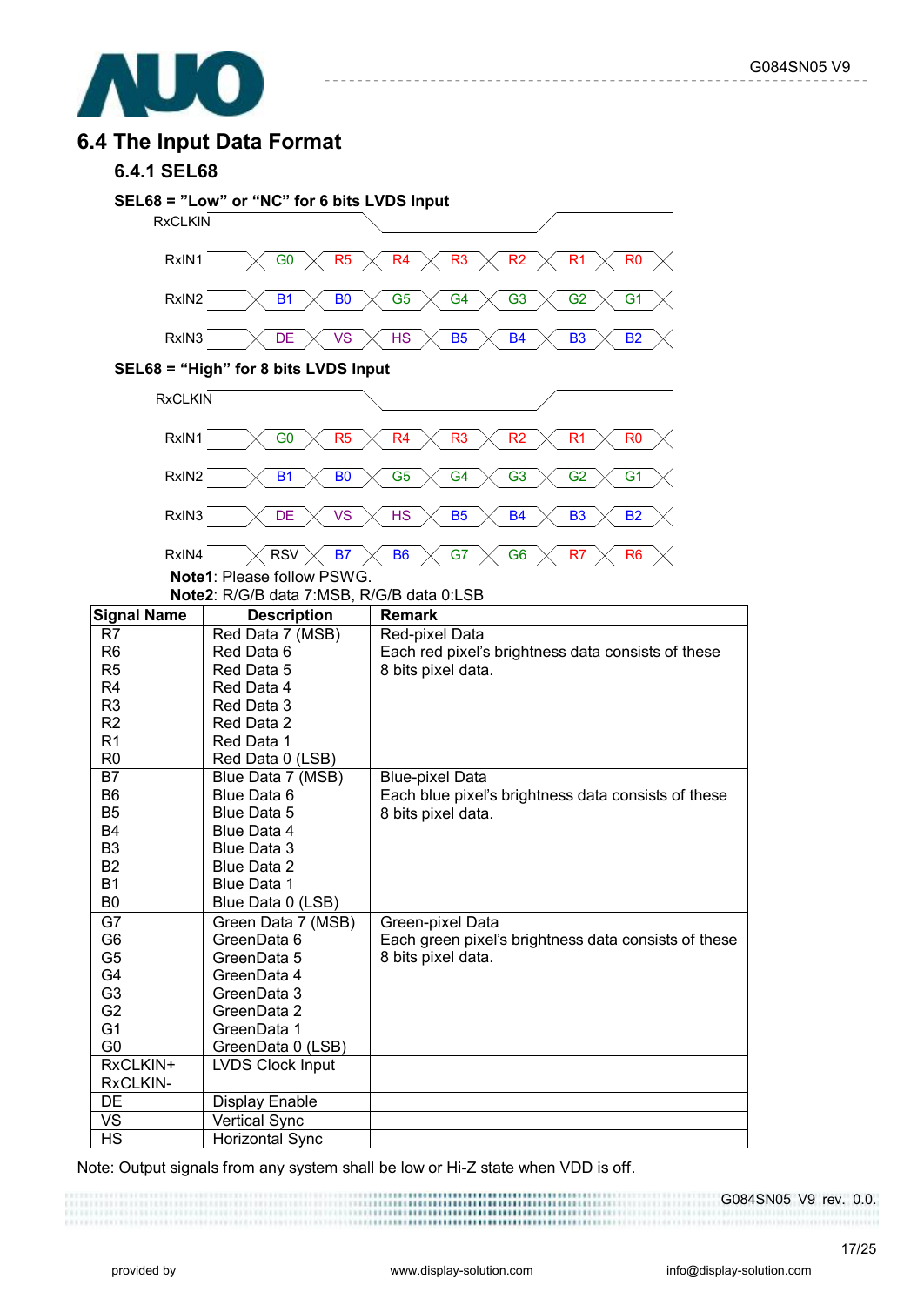

### **6.5 Interface Timing**

### **6.5.1 Timing Characteristics**

#### **DE mode only**

| Parameter             |                 | Symbol                     | Min. | Typ. | Max. | Unit                           | Condition |
|-----------------------|-----------------|----------------------------|------|------|------|--------------------------------|-----------|
| Clock frequency       |                 | $1/T_{Clock}$              | 33.6 | 39.8 | 48.3 | <b>MHz</b>                     |           |
| Vertical<br>Section   | Period          | $\mathsf{T}_{\mathsf{V}}$  | 608  | 628  | 650  |                                |           |
|                       | Active          | $\mathsf{T}_{\mathsf{VD}}$ | 600  | 600  | 600  | Tн                             |           |
|                       | Blanking        | $\mathsf{T}_{\mathsf{VB}}$ | 8    | 28   | 50   |                                |           |
| Horizontal<br>Section | Period          | $T_{\rm H}$                | 920  | 1056 | 1240 |                                |           |
|                       | Active          | $T_{HD}$                   | 800  | 800  | 800  | ${\mathsf T}_{\mathsf{Clock}}$ |           |
|                       | <b>Blanking</b> | Т <sub>нв</sub>            | 120  | 256  | 440  |                                |           |

Note: Frame rate is 60 Hz. Note: DE mode.

### **6.5.2 Input Timing Diagram**

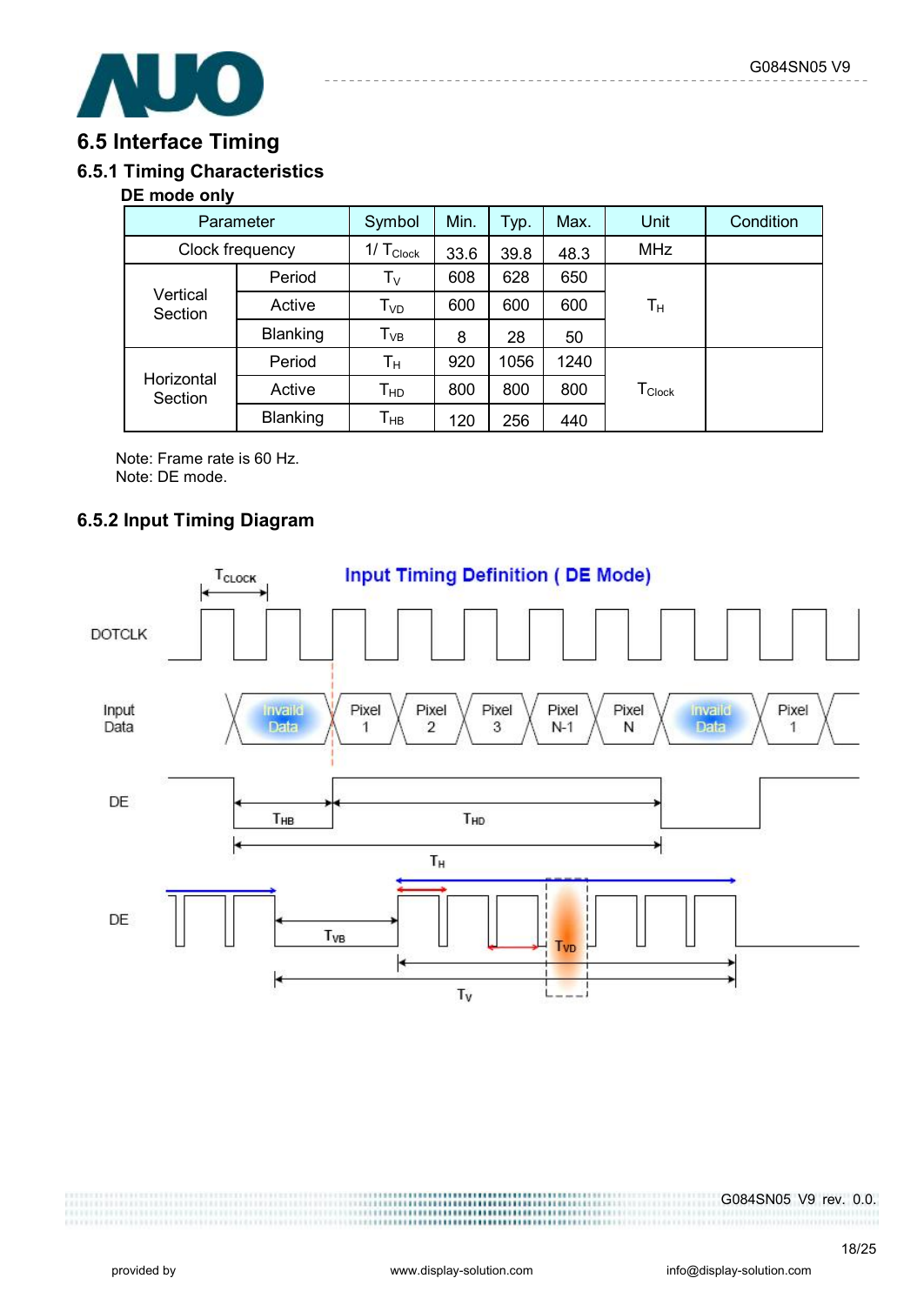

# **6.6 Power ON/OFF Sequence**

VDD power and lamp on/off sequence is as below. Interface signals are also shown in the chart. Signals from any system shall be Hi-Z state or low level when VDD is off.

TBD

The above on/off sequence should be applied to avoid abnormal function in the display. Please make sure to turn off the power when you plug the cable into the input connector or pull the cable out of the connector.

G084SN05 V9 rev. 0.0.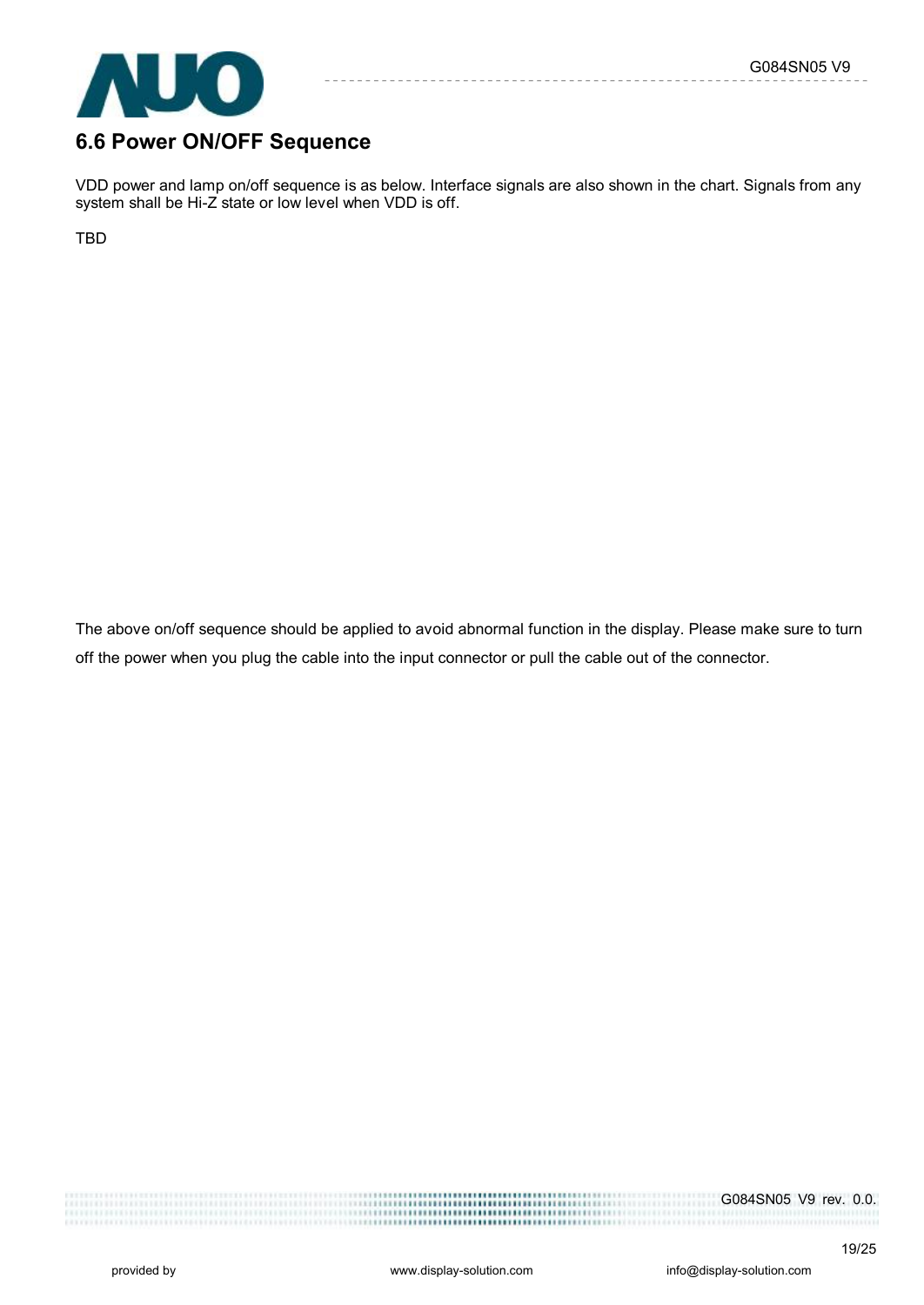

## **7. Connector & Pin Assignment**

Physical interface is described as for the connector on module. These connectors are capable of accommodating the following signals and will be following components.

## **7.1 TFT LCD Signal (CN1): LVDS Connector**

| <b>Connector Name / Designation</b> | <b>Signal Connector</b>                               |
|-------------------------------------|-------------------------------------------------------|
| Manufacturer                        | STM, Hirose or compatible                             |
| <b>Connector Model Number</b>       | STM-MSB24013P20HA, Hirose-DF19LA-20P-1H or compatible |
| <b>Mating Model Number</b>          | STM-P24013P20, Hirose-DF19-20S-1C or compatible       |

| Pin No. | <b>Signal Name</b> | Pin No. | <b>Signal Name</b> |
|---------|--------------------|---------|--------------------|
|         | <b>VDD</b>         | 2       | <b>VDD</b>         |
| 3       | UD                 | 4       | LR                 |
| 5       | RxIN1-             | 6       | RxIN1+             |
|         | <b>GND</b>         | 8       | RxIN2-             |
| 9       | RxIN2+             | 10      | <b>GND</b>         |
| 11      | RxIN3-             | 12      | RxIN3+             |
| 13      | <b>GND</b>         | 14      | <b>RxCKIN-</b>     |
| 15      | <b>RxCKIN+</b>     | 16      | <b>GND</b>         |
| 17      | <b>SEL 68</b>      | 18      | <b>NC</b>          |
| 19      | RxIN4-             | 20      | RxIN4+             |

## **7.2 LED Backlight Unit (CN2): LED Driver Connector**

| <b>Connector Name / Designation</b> | <b>Lamp Connector</b> |
|-------------------------------------|-----------------------|
| Manufacturer                        | TBD                   |
| <b>Connector Model Number</b>       | TBD                   |
| <b>Mating Model Number</b>          | TBD                   |

| Pin# | Symbol        | <b>Pin Description</b>     |
|------|---------------|----------------------------|
|      | VCC           | 12V input                  |
| 2    | <b>GND</b>    | <b>GND</b>                 |
| 3    | Display_ON/OF | +5.0V or +3.3 V:ON, 0V:OFF |
|      | Dimming       | <b>PWM</b>                 |

G084SN05 V9 rev. 0.0.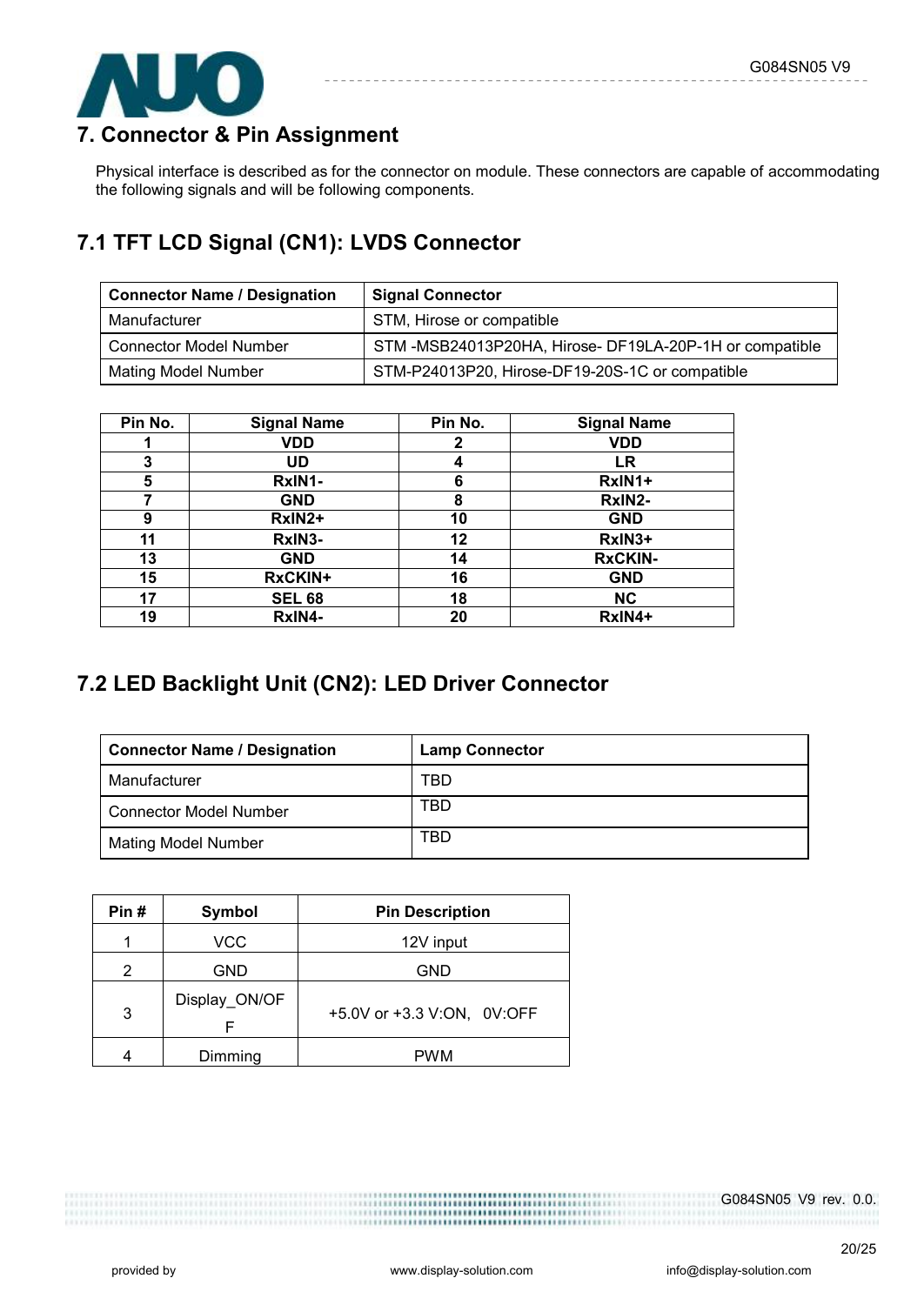

## **7.3 LED Light Bar Input Connector (CN3):**

| Manufacturer                         | TBD |
|--------------------------------------|-----|
| <b>Connector Model Number</b>        | TBD |
| <b>Mating Connecter Model Number</b> | TBD |

----------

 $- - - - - -$ 

| Pin# | Symbol          | <b>Pin Description</b> |
|------|-----------------|------------------------|
|      | AN1             | LED anode              |
|      | CA <sub>1</sub> | LED cathode            |
| ว    | CA <sub>2</sub> | LED cathode            |

| Pin# | <b>Symbol</b>   | Cable color  |
|------|-----------------|--------------|
|      | AN1             | Red          |
| 2    | CA <sub>1</sub> | <b>Black</b> |
| 3    | CA <sub>2</sub> | <b>Black</b> |

## **8. Reliability Test Criteria**

| <b>Items</b>                         | <b>Required Condition</b>                                                                                                                                | <b>Note</b> |
|--------------------------------------|----------------------------------------------------------------------------------------------------------------------------------------------------------|-------------|
| Temperature<br><b>Humidity Bias</b>  | $40^{\circ}$ C/90%, 300 hours                                                                                                                            |             |
| <b>High Temperature</b><br>Operation | $85^{\circ}$ C,300 hours                                                                                                                                 |             |
| Low Temperature<br>Operation         | $-30^0$ C,300 hours                                                                                                                                      |             |
| <b>Hot Storage</b>                   | $85^0$ C,300 hours                                                                                                                                       |             |
| Cold Storage                         | $-30^0$ C,300 hours                                                                                                                                      |             |
| <b>Thermal Shock</b><br>Test         | .20 $^0$ C/30 min ,600C/30 min ,100cycles                                                                                                                |             |
| <b>Shock Test</b><br>(Non-Operating) | 50G, 20ms, Half-sine wave, $(\pm X, \pm Y, \pm Z)$                                                                                                       |             |
| <b>Vibration Test</b>                | 1.5G, (10~200Hz, P-P)                                                                                                                                    |             |
| (Non-Operating)                      | 30 mins/axis (X, Y, Z)                                                                                                                                   |             |
| On/off test                          | On/10 sec, Off/10 sec, 30,000 cycles                                                                                                                     |             |
| <b>ESD</b>                           | Contact Discharge: ± 8KV, 150pF(330Ω) 1sec, 8 points, 25 times/ point<br>Air Discharge: $\pm$ 15KV, 150pF(330 $\Omega$ ) 1sec, 8 points, 25 times/ point | Note 1      |

 Note1: According to EN61000-4-2, ESD class B: Some performance degradation allowed. No data lost . Self-recoverable. No hardware failures.

G084SN05 V9 rev. 0.0.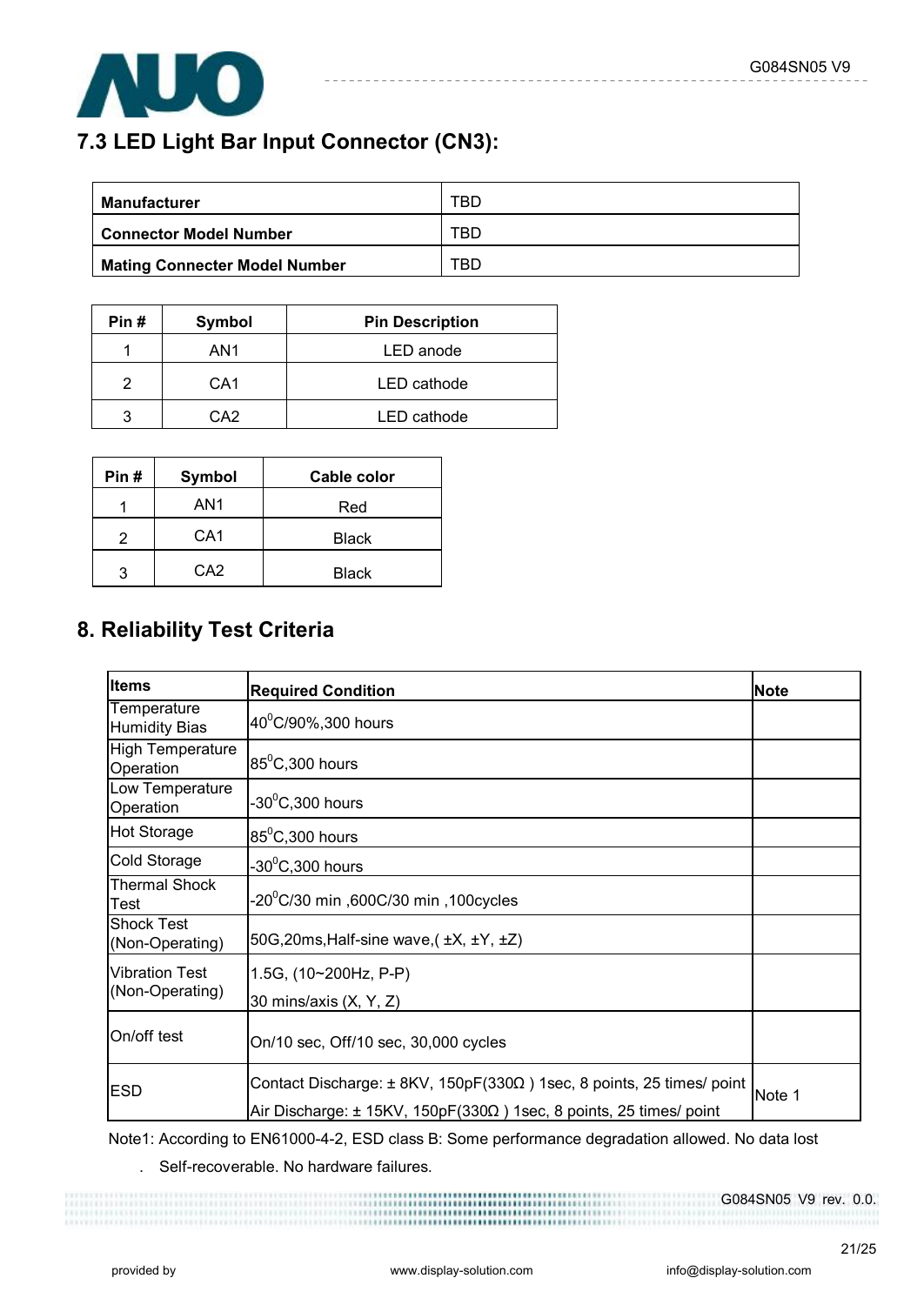

#### G084SN05 V9

## **9.1 LCM Front View**



G084SN05 V9 rev. 0.0.

 $8.0 \pm 0.3$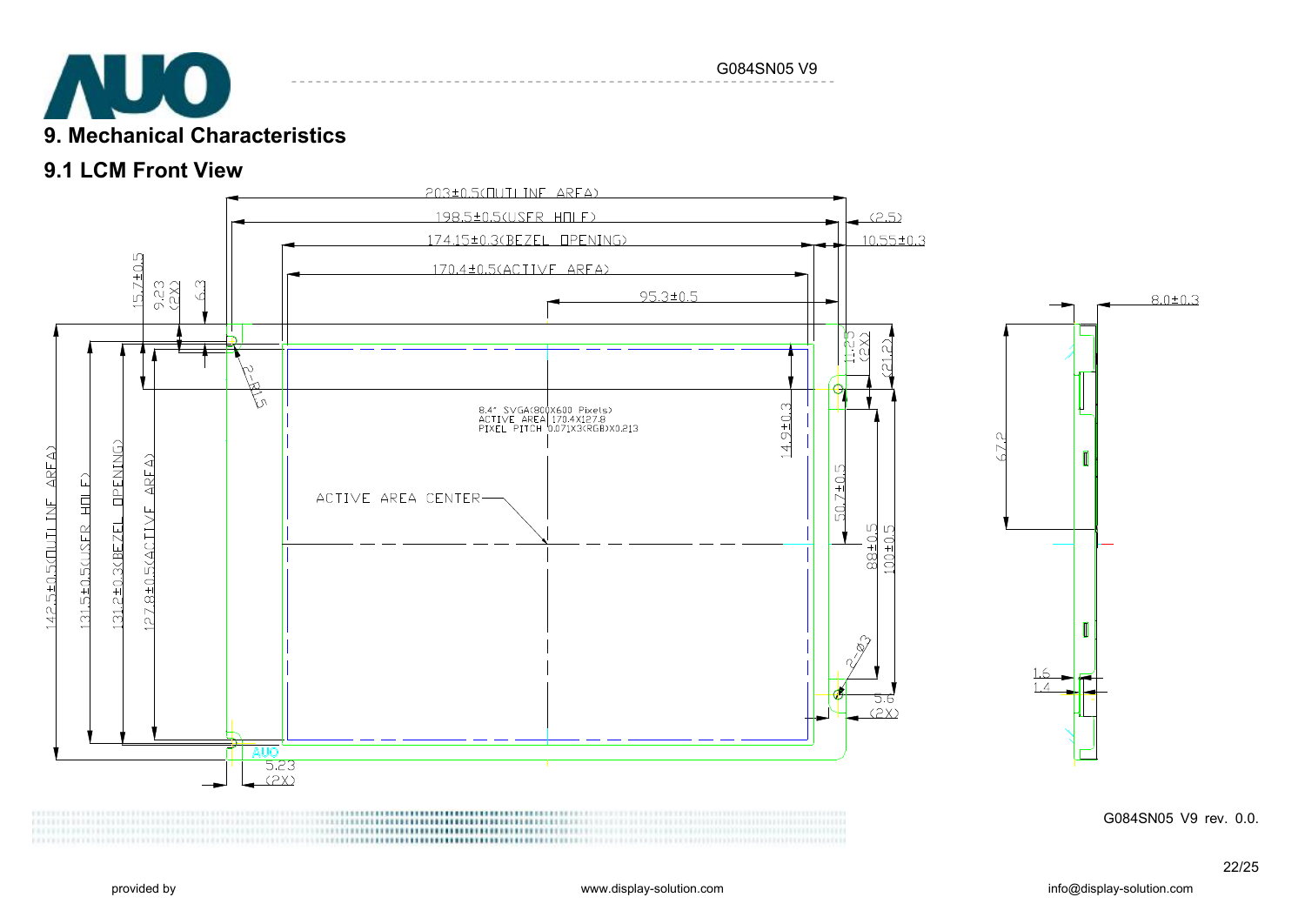



G084SN05 V9

G084SN05 V9 rev. 0.0.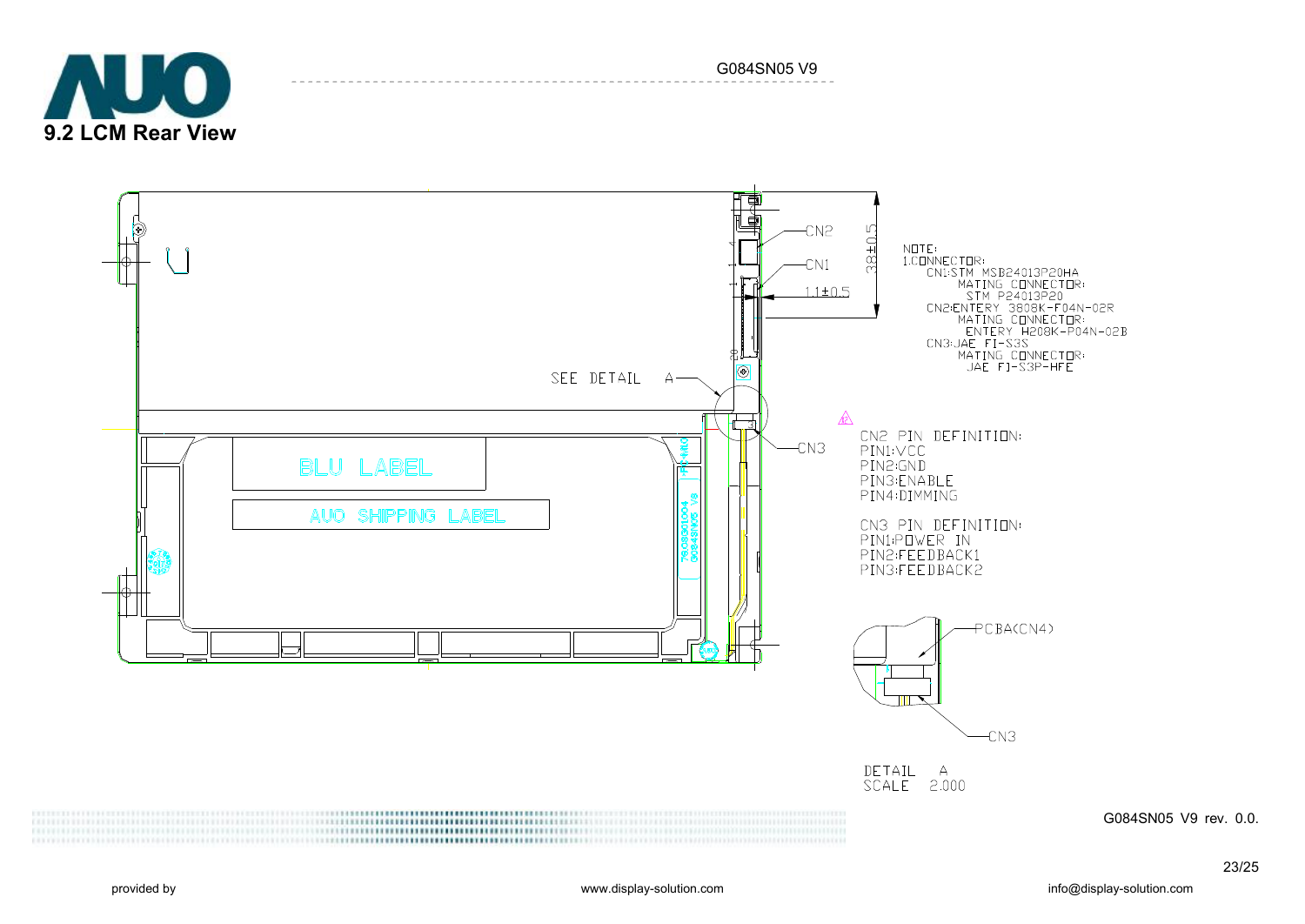

## **10. Label and Packaging**

**10.1 Shipping Label** (on the rear side of TFT-LCD display)



**Manufactured XX/XX Model No: G084SN05 V.9 AU Optronics MADE IN CHINA (S06)** 

---------



## **10.2 Carton Package**



#### Note:

- 1. Max. Capacity: 30pcs LCD Modules / per carton
- 2. Max. Weight: 9.5 kg / per carton
- 3. The outside dimension of carton is 405(L) mm x 328(W) mm x 301(H) mm